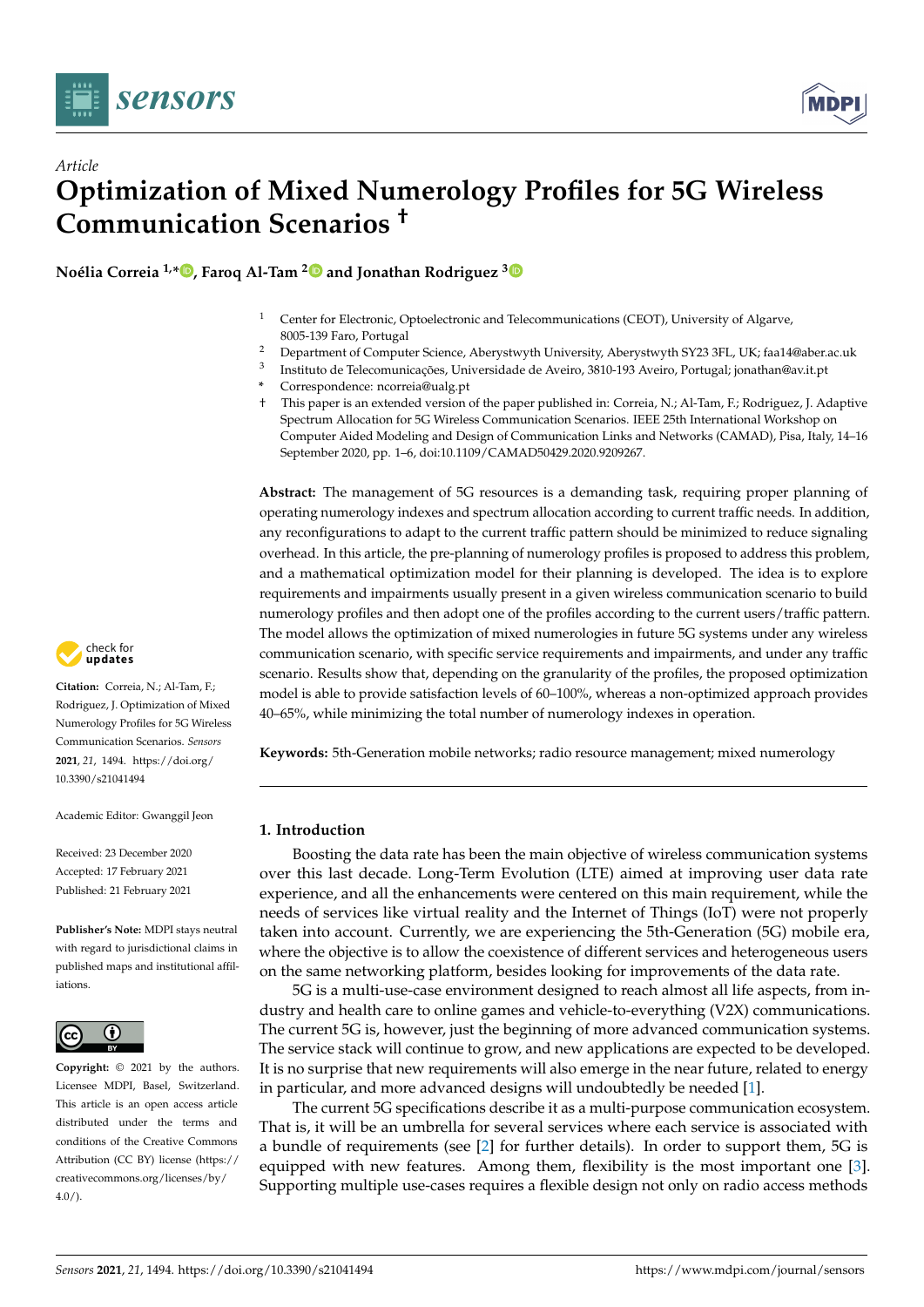and deployment options, but also on the frame structure and operations it supports. The corner stone to achieve such flexibility is the new design of the 5G new radio (NR).

The NR is built on four main pillars: (i) new spectrum; (ii) massive MIMO and beamforming; (iii) multi-connectivity; (iv) network flexibility and virtualization (numerology, slicing, NFV/SDN). The flexibility of NR spreads all over the system planes. Not only on the frame structure, but also on the operation and protocol stack logic. Furthermore, NR is user-centric, and bandwidth parts (BWPs) can be used to fit user equipment (UE) temporal requirements with dynamic transmission time interval (TTI) lengths and dynamic time division duplex (DTDD) [\[4\]](#page-20-3). In short, the 5G NR is designed with components that are flexible, ultra-lean, and forward-compatible [\[5\]](#page-20-4).

The NR frame structure is the pivotal element for the flexible support of heterogeneous services, while allowing adaptation to different user channel conditions [\[6\]](#page-20-5). Flexibility here comprises different orthogonal frequency division multiplexing (OFDM)-based waveforms, as well as a mixed numerology [\[7\]](#page-20-6). The last term refers to different multicarrier modulation parameters with an impact on subcarrier spacing, cyclic prefix (CP) duration, and slot duration, as shown in Table [1.](#page-1-0) The downlink and uplink transmissions are organized into 10ms frames, each having ten subframes of 1ms. In 5G, the 1ms subframe is then divided into one or more slots, depending on the numerology index in use. As shown in Figure [1,](#page-1-1) the shortening of the slot duration is related to the shortening of the duration of the symbols.

<span id="page-1-0"></span>**Table 1.** Numerology structure in 5G.

| Index | $\Delta f$ (kHz) | $T_{\rm CP}$ (µs) | $T_{slot}$ (ms) | Efficiency |
|-------|------------------|-------------------|-----------------|------------|
|       | 15               | 4.7               |                 | 93.4%      |
|       | 30               | 2.3               | 0.5             | 93.4%      |
|       | 60               | 1.2/4.2           | 0.25            | 93.4/80.0% |
| 3     | 120              | 0.6               | 0.125           | 93.4%      |
|       | 240              | 0.3               | 0.0625          | 93.4%      |

<span id="page-1-1"></span>

**Figure 1.** 5G new radio (NR) frame structure.

On the one hand, this flexible design enables an efficient delivery of different qualities like low latency, guaranteed bit rate (GBR), reliability, and more [\[8\]](#page-20-7). On the other hand, 5G resource management becomes more challenging. Mixed numerologies are prone to: (i) inter-numerology interference (INI); (ii) low spectral efficiency; (iii) signaling overhead; (iv) scheduling complexity. Therefore, the number of coexisting numerology indexes should be minimized.

A mixed numerology system where different BWPs co-exist demands special planning. Such a planning problem involves deciding on the numerology mix and BWPs that better explore network capacity given a set of users/services that may change in number, requirements, and impairments. Such planning should also be feasible for environments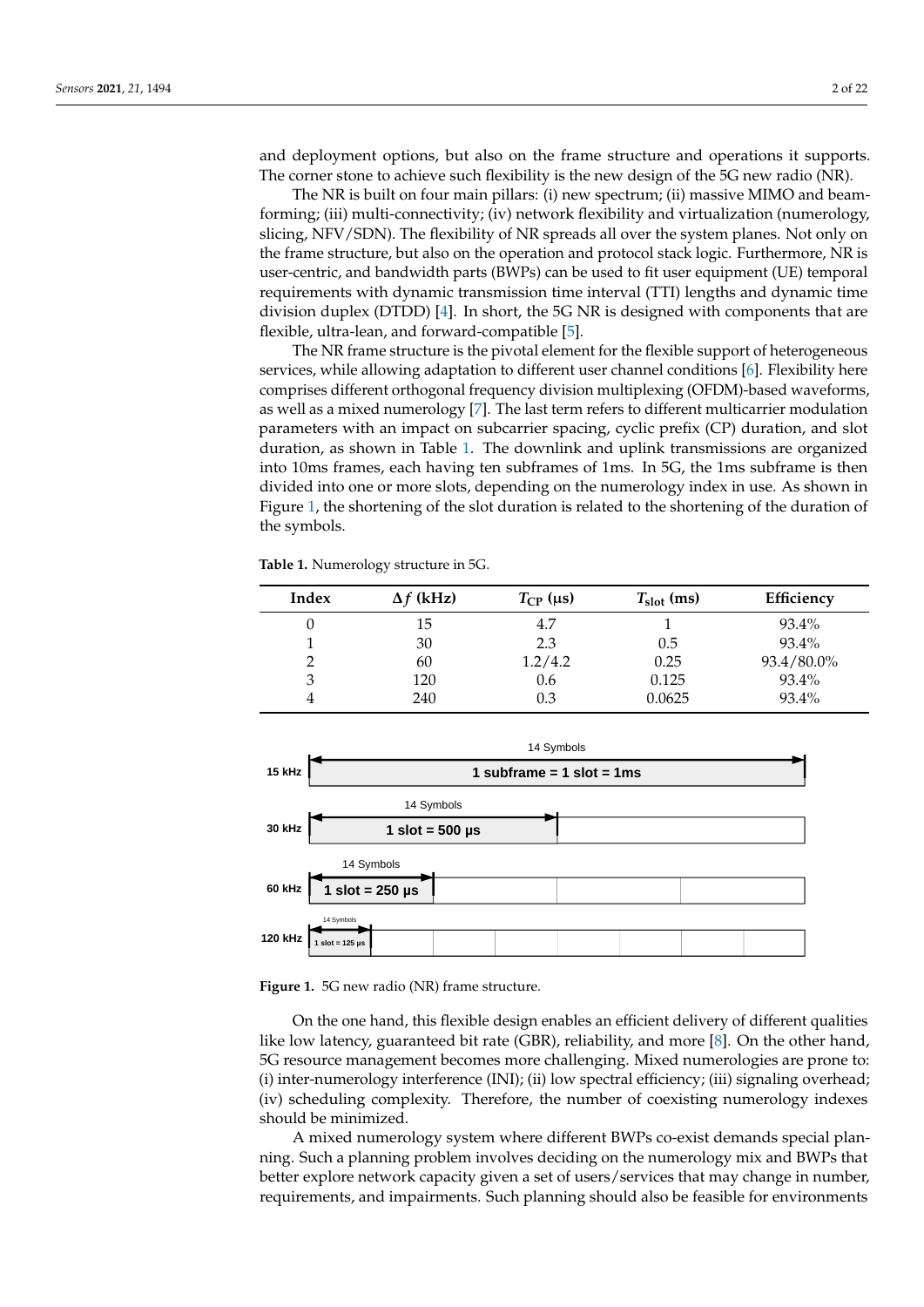having a dynamic traffic pattern. Here in this article, the pre-planning of the numerology profiles is proposed to address this issue. The mathematical optimization models created to design such mixed numerology profiles allow for the optimization of mixed numerologies in future 5G systems, under any wireless communication scenario and traffic pattern. More clearly, the contributions of this article are the following:

- A framework for the outline of mixed numerology profiles is proposed. These profiles are planned according to the *k* most antagonistic user/service requirements. The proposed framework allows a fast transition between profiles, performed in the case of traffic pattern changes.
- A two-step approach is proposed for the planning of such numerology profiles, each having its own mixed numerology and BWPs. Mathematical optimization models are presented to solve both steps.

As technology evolves in 5G, operators will be able to deliver even more advanced and value-added services. Therefore, network planning and deployments must be done in such a way that they match the ambition of the services. This requires understanding users/services and taking into account their requirements in order to outline future mixed numerology profiles. The proposed framework allows this goal to be reached.

The remainder of this article is organized as follows. Section [2](#page-2-0) discusses related work, and then, Section [3](#page-4-0) clarifies several wireless communication and 5G related definitions, which are required to understand the following sections and addressed problem. In Section [4,](#page-8-0) the motivation for the optimization of numerology profiles is presented, and a mathematical formulation of such an optimization problem is created, allowing it to be solved. Section [5](#page-13-0) presents the simulation setup and analysis of the results, and Section [6](#page-19-0) presents a final discussion on the results and conclusions, together with future work.

### <span id="page-2-0"></span>**2. Related Work**

The multiplexing of 5G services under a mixed numerology is now a hot topic. The mixture of OFDM-based numerology indexes was analyzed in [\[6\]](#page-20-5), where it was shown to be beneficial for the support of different services with different latencies. However, due to energy leaks, the INI problem may appear. The authors demonstrated a timedomain window filtering method to reduce such an effect. The authors in [\[9\]](#page-20-8) studied the multi-service support under different subcarrier spacing and highlighted the effect of the subcarrier spacing difference and the guard band size on the INI problem. They proposed a sub-band filtered transmission scheme and cancellation and equalization algorithms to reduce the effect of the INI problem. In [\[10\]](#page-20-9), the INI problem was also analyzed and shown to be even more severe on the edge sub-carriers of neighboring BWPs. Similar to [\[9\]](#page-20-8), the authors also showed that the effect of the INI is proportional to the difference in numerology indexes. In order to avoid the INI, an adaptive numerology selection approach was developed in [\[11\]](#page-20-10) based on the delay requirements of the service. This approach considers only the delay requirements to reduce the average scheduling latency.

Finding the minimum mixture of numerology indexes was studied in [\[12\]](#page-20-11), where a metric was developed to measure user satisfaction regarding the numerology assigned to deliver its services. Different scenarios were simulated and different numerology index sets considered. In order to select the desired number of numerologies, the authors proposed a greedy algorithm, which uses the metric to obtain a trade-off between scenario and user requirements. In [\[13\]](#page-20-12), service multiplexing using a predefined mixture of numerology indexes was modeled as an integer programming problem and shown to be NP-hard by constructing a polynomial-time reduction from the partition problem. For this reason, it was solved using a Lagrangian relaxation. However, this work did not include the INI problem in the model. Similar studies can be found in [\[14,](#page-20-13)[15\]](#page-20-14). In [\[14\]](#page-20-13), a multi-user OFDM system was modeled using an integer program, and a relaxed version was developed to reduce the computational complexity. In [\[15\]](#page-20-14), an integer program was also developed to model the scheduling of a multi-user system while meeting users' service requirements. This work also proved that the multi-user resource allocation under different service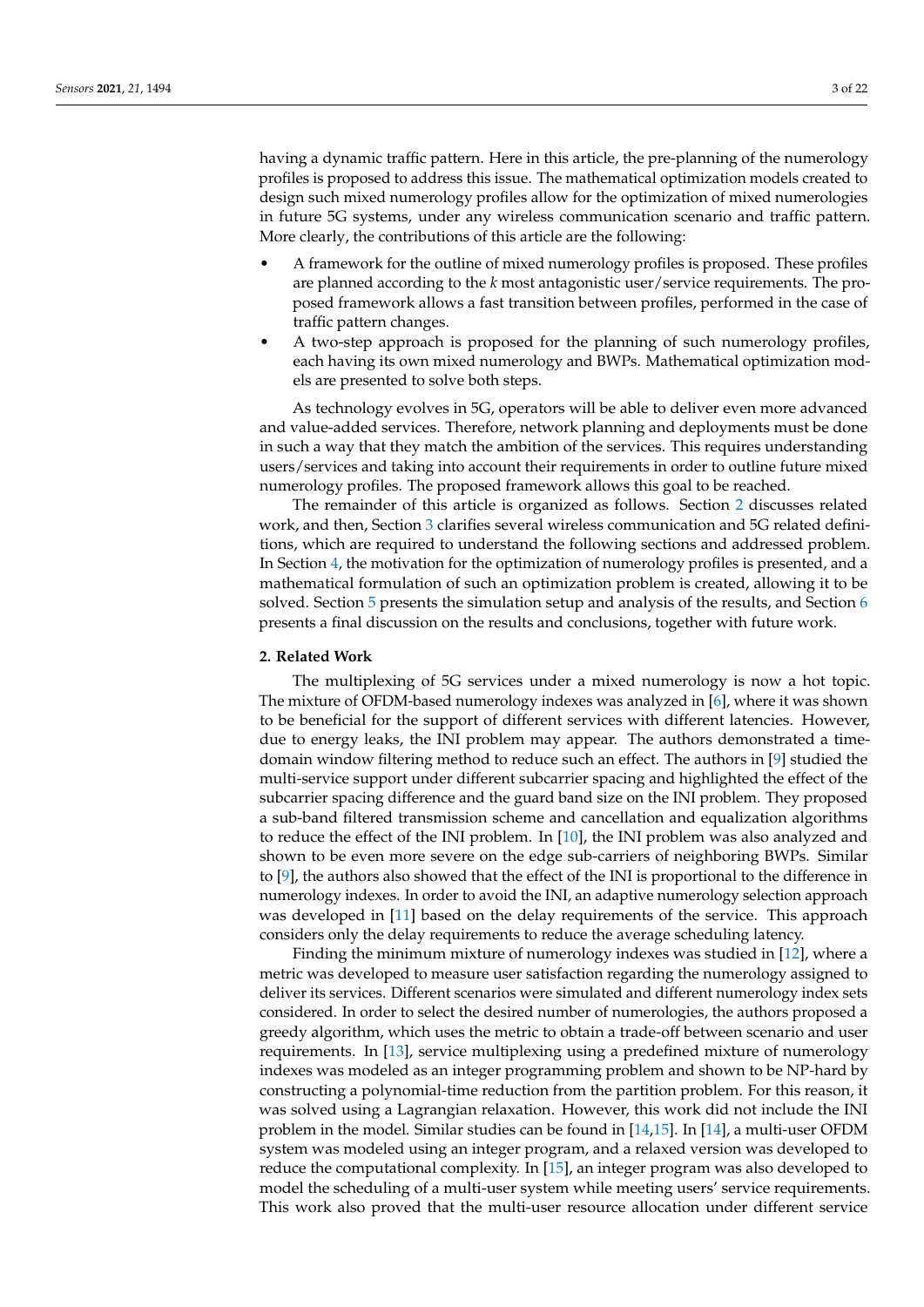requirements is an NP-hard problem. Moreover, the authors developed two different algorithms: a resource portioning algorithm to decompose the allocation problem into a set of parallel small scale problems and an iterative greedy algorithm based on the resource assignment weight. This work, however, allocated physical resource blocks (PRBs) to users under the assumption that numerologies are preselected by each user. The energy efficiency optimization problem was studied in [\[16\]](#page-20-15). Furthermore, a joint beamforming and power allocation scheme was proposed, which takes into consideration the intra- and inter-cell interference, but not the INI problem. In addition, resource scheduling of different services was studied in [\[17\]](#page-20-16), where different models were developed to join enhanced mobile broadband (eMBB) and ultra reliable low latency communications (URLLC) resource allocation. In [\[18\]](#page-20-17), the concern was to predict the outage probability in order to ensure efficient and stable service communications. New approaches using machine learning have also emerged, as in [\[19\]](#page-20-18). Table [2](#page-4-1) summarizes the differences among these research efforts.

The previously mentioned studies considered either a predefined mixed numerology and addressed resource allocation and service multiplexing problems or considered planning a mixed numerology that is more suitable for specific services. In [\[20\]](#page-20-19), we addressed the spectrum allocation problem. In this article, and contrary to such studies, the problem is to plan multiple numerological profiles that fit certain QoS requirements, which should be selected according to the presence or not of one or more of these QoS requirements over time. To our knowledge, this problem has not been addressed before.

| Ref.   | Year | <b>Main Focus</b>                                                                         | Outcome                                                                                                                                                                                                                                                                               | Pros and Cons                                                                                          |
|--------|------|-------------------------------------------------------------------------------------------|---------------------------------------------------------------------------------------------------------------------------------------------------------------------------------------------------------------------------------------------------------------------------------------|--------------------------------------------------------------------------------------------------------|
| [6]    | 2016 | Analyzing the mixture of<br>numerologies to support<br>different services.                | Showed that multiple numerologies are<br>beneficial for supporting different<br>services and proposed a time-domain<br>window filtering (W-OFDM) method to<br>reduce the effect of the inter-numerology<br>interference (INI).                                                        | W-OFDM suffers from<br>imperfect power amplifier<br>(PA) nonlinearity.                                 |
| $[9]$  | 2017 | Multi-service support under<br>different subcarrier spacing.                              | Highlighted the effect of the subcarrier<br>spacing difference and the guard band<br>size on the severity of the INI problem<br>and proposed a sub-band filtered<br>transmission scheme using cancellation<br>and equalization algorithms to reduce the<br>effect of the INI problem. | Accurate channel state and<br>noise variance feedback are<br>required for proper<br>cancellation [21]. |
| [10]   | 2018 | The INI problem effect across<br>the sub-carriers.                                        | Showed that the INI is more severe on the<br>edge sub-carriers of neighboring<br>bandwidth parts (BWPs).                                                                                                                                                                              | Only simulation results<br>under systems with adjacent<br>bands were analyzed.                         |
| $[16]$ | 2018 | Energy efficiency optimization.                                                           | A scheme that joins beamforming and<br>power allocation.                                                                                                                                                                                                                              | Considered the intra- and<br>inter-cell interference,<br>but not the INI problem.                      |
| $[12]$ | 2018 | The minimum mixture of<br>numerologies for a scenario.                                    | A metric is to measure user satisfaction,<br>and a greedy algorithm to obtain a<br>trade-off between scenario and user<br>requirements.                                                                                                                                               | A simple metric and<br>algorithm, but not optimal.                                                     |
| $[13]$ | 2018 | Modeling the service<br>multiplexing using a predefined<br>mixture of numerology indexes. | An integer program, and a Lagrangian<br>relaxation solution.                                                                                                                                                                                                                          | Did not consider the INI in<br>the model.                                                              |
| $[11]$ | 2019 | Adaptive numerology selection.                                                            | An adaptive selection approach able to<br>reduce the average scheduling latency.                                                                                                                                                                                                      | Considered only the delay<br>requirements.                                                             |
| $[14]$ | 2019 | Modeling the multi-user OFDM<br>system under a mixture of<br>numerologies.                | An integer program and a relaxed<br>solution.                                                                                                                                                                                                                                         | Assumed a fixed mixture of<br>numerologies.                                                            |

**Table 2.** Mixed numerology related work.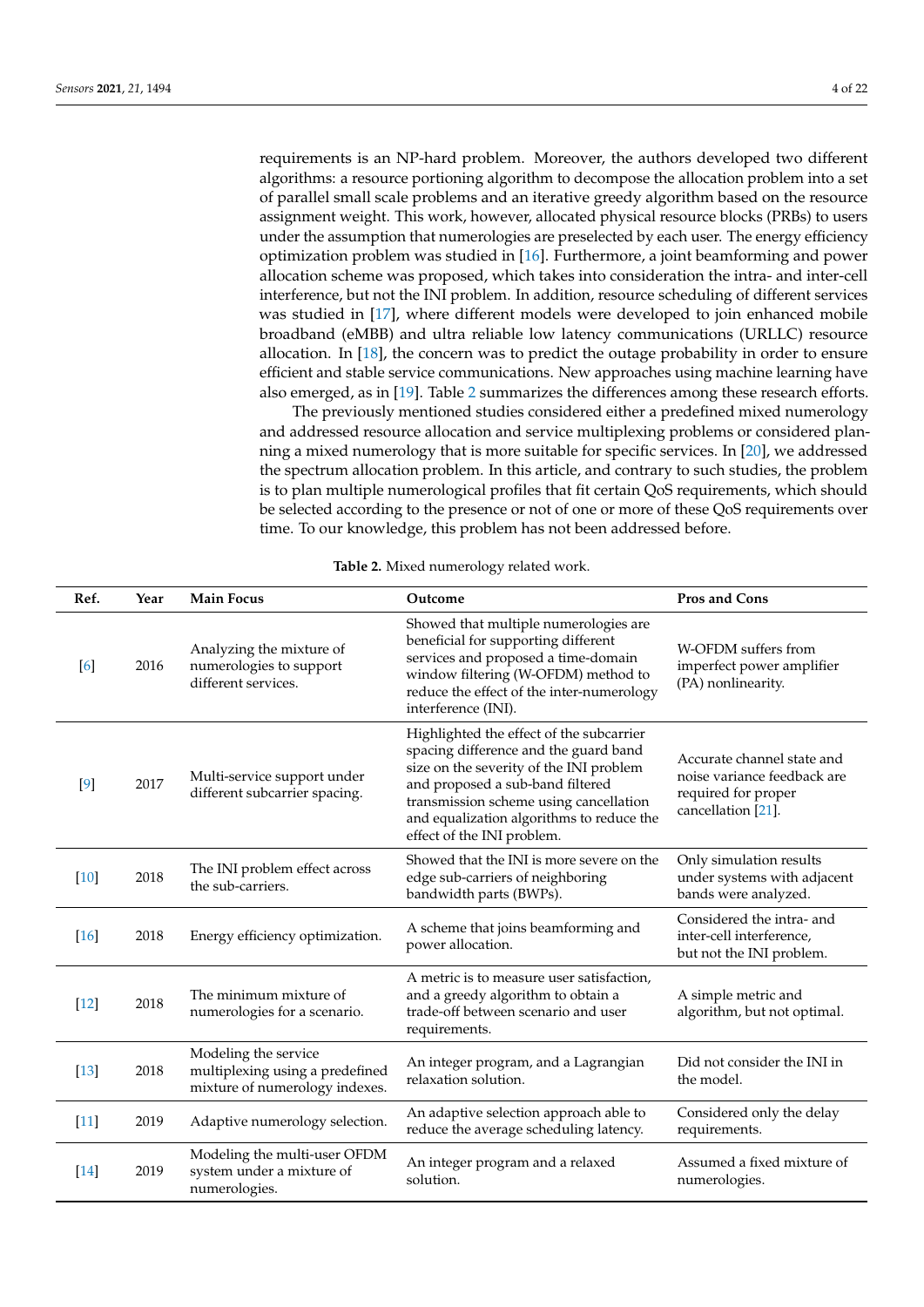<span id="page-4-1"></span>

| Ref.   | Year | <b>Main Focus</b>                                                                                                                                                                                         | Outcome                                                                                             | Pros and Cons                                                                                                                       |
|--------|------|-----------------------------------------------------------------------------------------------------------------------------------------------------------------------------------------------------------|-----------------------------------------------------------------------------------------------------|-------------------------------------------------------------------------------------------------------------------------------------|
| [20]   | 2020 | Resource allocation under<br>different services and a mixture<br>of numerologies.                                                                                                                         | An optimization model (a linear<br>program).                                                        | Can solve the problem in<br>polynomial time, but did not<br>include profile planning.                                               |
| $[15]$ | 2020 | Modeled the scheduling of a<br>multi-user system under<br>different service requirements.                                                                                                                 | An integer program, a resource<br>partitioning algorithm, and an iterative<br>greedy algorithm.     | Allocated physical resource<br>blocks (PRBs) to users under<br>the assumption that<br>numerologies are preselected<br>by each user. |
| $[17]$ | 2020 | Modeled the joint enhanced<br>mobile broadband (eMBB) and<br>ultra reliable low latency<br>communications (URLLC)<br>scheduling and analyze the<br>eMBB rate loss associated with<br>URLLC superposition. | Different loss function models: linear,<br>convex, and threshold; and a solution for<br>each model. | The accuracy of the linear<br>model was not high in<br>practice [22].                                                               |
| $[19]$ | 2020 | Resource allocation under<br>different numerologies.                                                                                                                                                      | A deep reinforcement learning solution<br>for resource allocation.                                  | Did not consider a mixture<br>of numerologies.                                                                                      |

**Table 2.** *Cont.*

# <span id="page-4-0"></span>**3. Required Definitions**

For readability, the notation used throughout the article is summarized in Table [3.](#page-4-2)

**Table 3.** Notation. CQI, channel quality information; DRB, data radio bearer.

<span id="page-4-2"></span>

| Symbol                              | Meaning                                                                                                                                            |
|-------------------------------------|----------------------------------------------------------------------------------------------------------------------------------------------------|
| B                                   | Frequency Band Covering the Service Area.                                                                                                          |
| W                                   | Maximum transmission bandwidth covering the service area.                                                                                          |
| G(B,W)                              | Set of allowed numerology indexes for frequency band $B$ under bandwidth $W$ ; $g$ denotes an element                                              |
|                                     | of this set.                                                                                                                                       |
| $\mathcal{P}_u$                     | Set of BWPs for utilization by UE $u$ ; $p$ denotes an element of this set.                                                                        |
| perc(p)                             | Bandwidth percentage assigned with BWP $p$ .                                                                                                       |
| $C_u$                               | Transfer data limitation for UE $u$ , per 66.67us(symbol duration in Numerology Index 0).                                                          |
| m                                   | Modulation data transfer factor.                                                                                                                   |
| $I \simeq$<br>$Q \simeq D$          | Set of measurements/feedback provided via CQI or other similar systems.                                                                            |
|                                     | Set of services.                                                                                                                                   |
|                                     | Set of QoS requirements; $q$ denotes an element of this set.                                                                                       |
|                                     | Set of DRBs in a wireless communication scenario.                                                                                                  |
| $\mathcal{D}_u$                     | Set of DRBs for UE $u$ ; $d$ denotes an element of this set.                                                                                       |
| $\mathbf{r}^d$                      | Vector of QoS requirement values for DRB d; $r^d(q)$ denotes the value of requirement q.                                                           |
| $\mathbf{e}^d_g$                    | Vector with the relative effect of numerology index <i>g</i> on QoS requirements, for DRB <i>d</i> ; $e_q^d(q)$ denotes                            |
|                                     | the effect on requirement $q$ , $0 \le e_g^d(q) \le 1$ .                                                                                           |
| $\Delta(d,g)$                       | The most critical QoS requirement, for DRB $d$ , under numerology index $g$ .                                                                      |
| $\Phi(d,g,q)$                       | Impact of numerology $g$ on QoS requirement $q$ , for DRB $d$ .                                                                                    |
| $\mathcal{D}_k$ $\bar{\mathcal{D}}$ | Set of all size-k subsets of D; $\mathcal{D}_k^i$ denotes one of the subsets, and $\mathcal{D}_k^i[l]$ denotes a DBR in subset $\mathcal{D}_k^i$ . |
|                                     | Most antagonistic DRBs.                                                                                                                            |
| $\boldsymbol{k}$                    | Maximum number of competing DRBs to be considered.                                                                                                 |
| $\mathcal P$                        | Set of numerology profiles, of size $2^k$ ; p denotes one of the profiles.                                                                         |
| $\boldsymbol{P}$                    | Number of numerology profiles.                                                                                                                     |
| $\bar{\cal G}_p$                    | Indexes used in numerology profile $p$ .                                                                                                           |

For now, 5G systems will use a single waveform (CP-OFDM), and two large frequency ranges (FRs) are specified by 3GPP: sub-6 GHz (FR1) and millimeter wave (FR2). A subcarrier spacing of 15 and 30 kHz can be used in sub-6 GHz; a subcarrier spacing of 120 kHz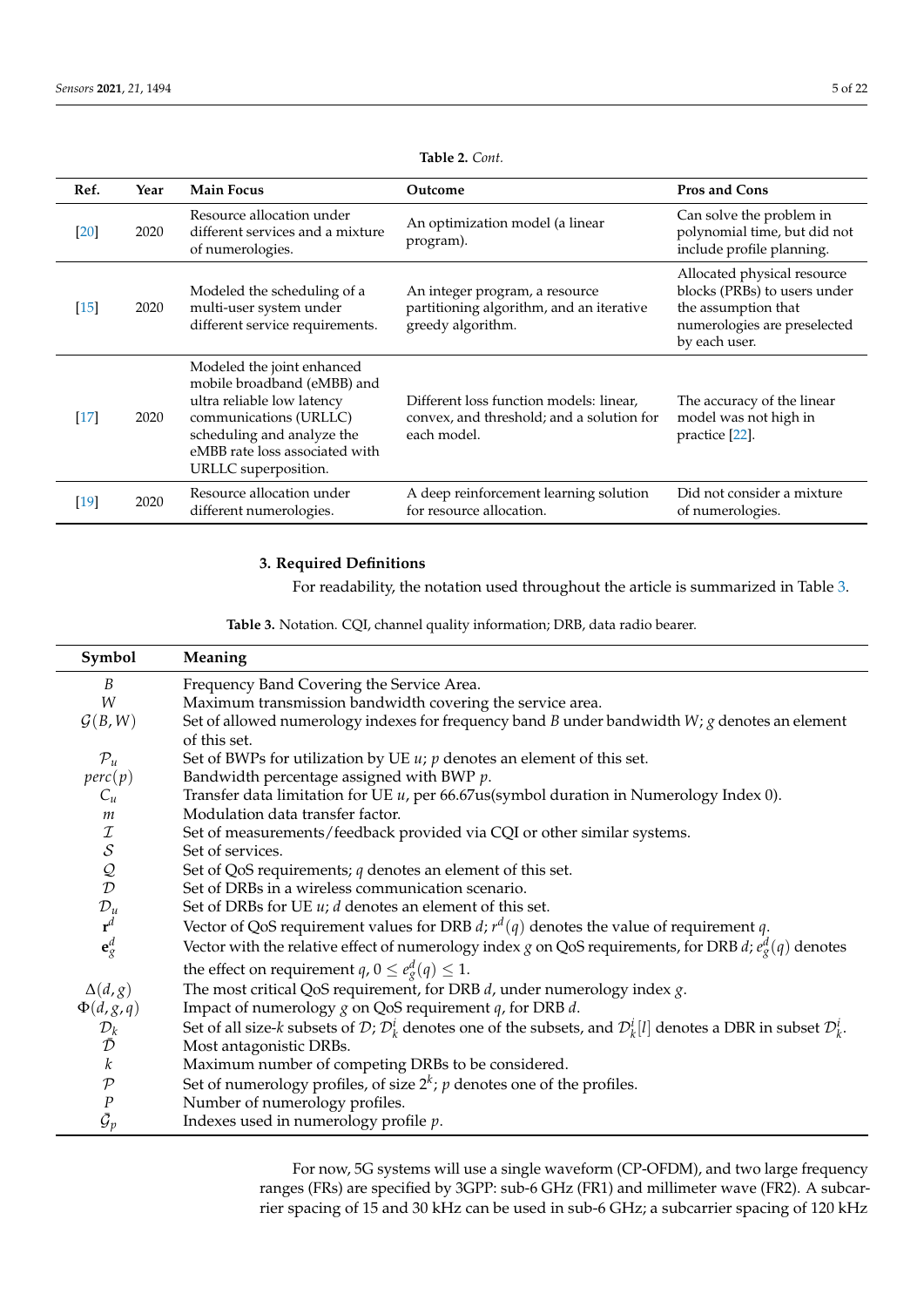can be used in the millimeter wave range; and a subcarrier spacing of 60 kHz can be used in both. A set of bands has been defined for each FR, by 3GPP, together with the available subcarrier spacings and supported UE channel bandwidths (maximum transmission bandwidth + guard bands). For example, a 5 MHz UE channel bandwidth is only supported in a 15 kHz subcarrier spacing [\[23\]](#page-20-22).

**Definition 1** (Cell bandwidth)**.** *Let us assume a wireless communication scenario in which the service area is covered by a specific frequency band B, under a certain bandwidth denoted by W. Guard band penalties are assumed to be incorporated in W, and the set of allowed numerology indexes is denoted by*  $G(B, W)$ *.* 

The cell bandwidth is expected to be large, but the reception/transmission bandwidth of a UE is not necessarily the same as that of the cell bandwidth. That is, the reception/transmission bandwidth of a UE will be a subset of the total cell bandwidth and may decrease during low activity to save power. A UE can have at most four BWPs configured for downlink (similar for uplink; supplementary uplink is possible), and for now, just a single BWP will be active at a time (in Release 15). One of the BWPs will be similar for all users in the cell and used for initial access to the network.

**Definition 2** (BWP)**.** *A bandwidth part is the frequency spectrum, within the carrier's bandwidth, over which a device is currently operating. A BWP is a group of contiguous physical resource blocks (PRBs) where one PRB occupies 12 consecutive subcarriers (frequency domain), and it can be used in either direction (uplink or downlink). A BWP is associated with a numerology index, and only a single BWP can be active at any time. The set of BWPs for utilization by UE u is denoted by*  $P_u$ *, and if perc*(*p*) *is the bandwidth percentage assigned to*  $p \in P_u$ *,*  $0 \leq perc(p) \leq 1$ *, then*  $\lfloor \frac{perc(p) \times W}{0.18 \times 28} \rfloor$  $\frac{\rho r c(p) \times W}{0.18 \times 2^{g}}$  will be the number of its PRBs (0.18 MHz  $= 15$  kHz  $\times$  12) if numerology index  $g \in \mathcal{G}(B, W)$  *is used. A switch to short BWP allows energy saving, while BWPs at different numerology indexes allow for different services.*

The control mechanism responsible for exchanging BWP information is the radio resource control (RRC) protocol. This protocol is understood by both the user NR and by the network gNB. The RRC can perform BWP reconfiguration or use downlink control information (DCI) messages for BWP switching. These consume a certain time, and for this reason, their use should be minimized. Since the RRC reconfiguration is the most demanding one, the assigned BWPs should fit not only current user/service needs (while being efficient regarding the use of physical resources), but also future needs so that RRC reconfigurations are avoided as much as possible.

**Definition 3** (NR data rate)**.** *A user NR device is assumed to have a limitation on the speed at which it can transfer data, denoted by Cu. It is assumed that such a limitation is per 66.67 µs (symbol duration in Numerology Index 0). Such a limitation influences the user BWP sizes, numerology, and modulation scheme. That is, for a given BWP of user u,*  $\#PRBs \times 12 \times m \times (g+1) \leq C_u$ *, for numerology g and modulation m.*

Moreover, NR devices also have a limitation on the speed at which they can transfer data, and impairments (e.g., Doppler spread, frequency offset) may exist.

**Definition 4** (Impairments)**.** *Measurements/feedback are provided via channel quality information (CQI), or other similar systems. The overall set of feedback elements is denoted by* I*, and it is assumed that specific wireless communication scenarios (e.g., mobile), served by a specific frequency band, usually lead to a set of channel and UE impairments. Such information should be used to improve the QoS.*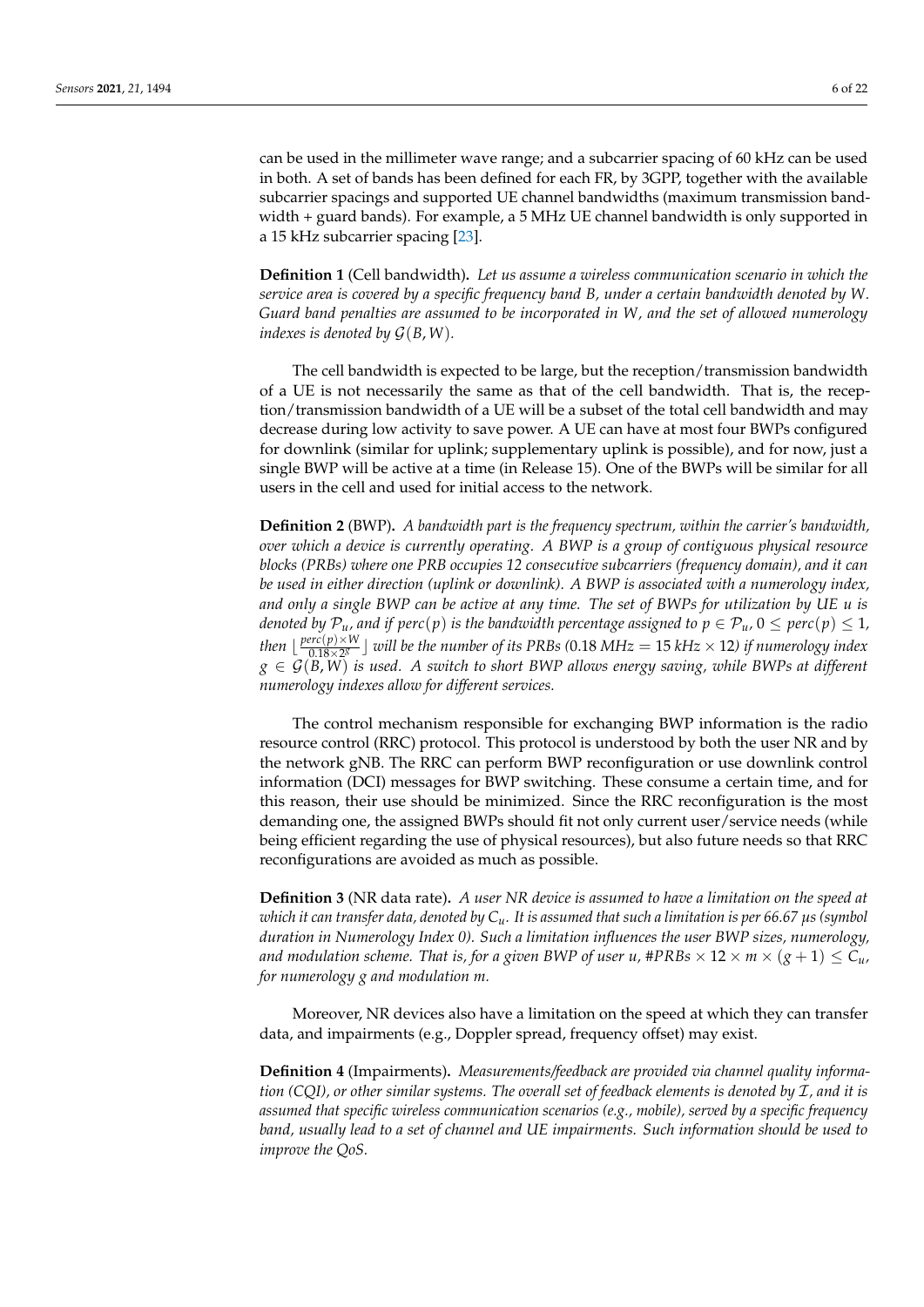ITU-Rstarted by defining three service types: enhanced mobile broadband (eMBB), ultra reliable low latency communications (URLLC), and massive machine type communications (mMTC) [\[24\]](#page-20-23). Regarding these service types, it can be stated that:

- eMBB: The focus is on supporting the ever-increasing end user data rate and system capacity.
- URLLC: The focus is reliability and security required by mission-critical applications. High subcarrier spacing and mini-slots are the key enablers for this use case.
- mMTC: The focus is energy efficiency and massive connectivity.

This classification has as a basis the technical viewpoint of network operators and service providers. More recently, an end user experience perspective was proposed to classify 5G services [\[25,](#page-20-24)[26\]](#page-21-0). The authors proposed a classification based on five features: immersiveness, intelligence, omnipresence, autonomy, and publicness. Naturally, other kinds of services may arise, allowing the possibility to better serve existing and future applications. As the number of classes increases, so does the complexity of systems because services will have different kinds of requirements.

The service requirements are specified through 5G QoS class index (5QI) values [\[27](#page-21-1)[,28\]](#page-21-2), and these are expected to differ among wireless communication scenarios like indoor hotspot, dense urban, rural, urban macro, high speed, etc. [\[29\]](#page-21-3). That is, wireless communication scenarios are expected to affect the service requirements, which is basically related to the impairments.

**Definition 5** (Services)**.** *The main types of uses that 5G is expected to enable (overall set of services under consideration) are denoted by* S*. The overall set of possible QoS requirements is denoted by* Q*, and it is assumed that requirement values change according to the wireless communication scenario.*

Regarding the duration of TTIs, these will change according to the used numerology index because TTI = the number of symbols in time  $\times$  symbol length. For services requiring lower latencies, a low number of symbols per TTI or a short symbol length can be used to obtain a shorter TTI. For higher spectral efficiency, a longer TTI allows for higher spectral efficiency (less % of downlink control channel overhead, used to carry scheduling decisions every TTI). Therefore, there is a tradeoff between system spectral efficiency and minimal latency.

In practice, the subcarrier spacing, TTI, and number of subcarriers are directly related. For a low number of subcarriers, large subcarrier spacing is used, and a lower TTI (due to short symbol duration) is obtained, leading to low latency (note, however, that TTI has to do also with the number of symbols in time). Users/services can be flexibly multiplexed over the available resources with different TTIs, which allows for the support of serviceaware TTI multiplexing on the same frequency [\[30\]](#page-21-4). The TTI can be adjusted according to the required latency and scheduling frequency [\[31\]](#page-21-5).

The radio medium access control (MAC) scheduler does the packet treatment separately for each data radio bearer (DRB) following a two-step mapping of end-to-end (E2E) session flows.

**Definition 6** (Two-step mapping of E2E session flows)**.** *The non-access stratum (NAS) filters the data packets in the UE, or 5G core network (CN), and associates the data packets with QoS flows. An E2E session can be associated with one or more QoS flows. The access stratum (AS) mapping in the UE (or 5G RAN) associates the QoS flows with the DRBs (see Figure [2\)](#page-10-0). This mapping is based on 5QI in the transport header of the packets and on the corresponding QoS parameters that are signaled via the CN interface when a session is established. One or more QoS flows can be mapped*  $t$ o a DRB, and a UE can have a set of DRBs, denoted by  $\mathcal{D}_u = \{d^1_u, ..., d^{\vert\mathcal{D}_u\vert}_u\}$ . A DRB  $d$  has a *vector of QoS requirement values denoted by*  $\mathbf{r}^d = [r^d(q)]$ *, where*  $q \in \{1, ..., Q\}$ *.* 

Table [4](#page-7-0) shows some traffic types and corresponding requirements. If the system reaches congestion, then priorities can always be used (see [\[28\]](#page-21-2) for details). This two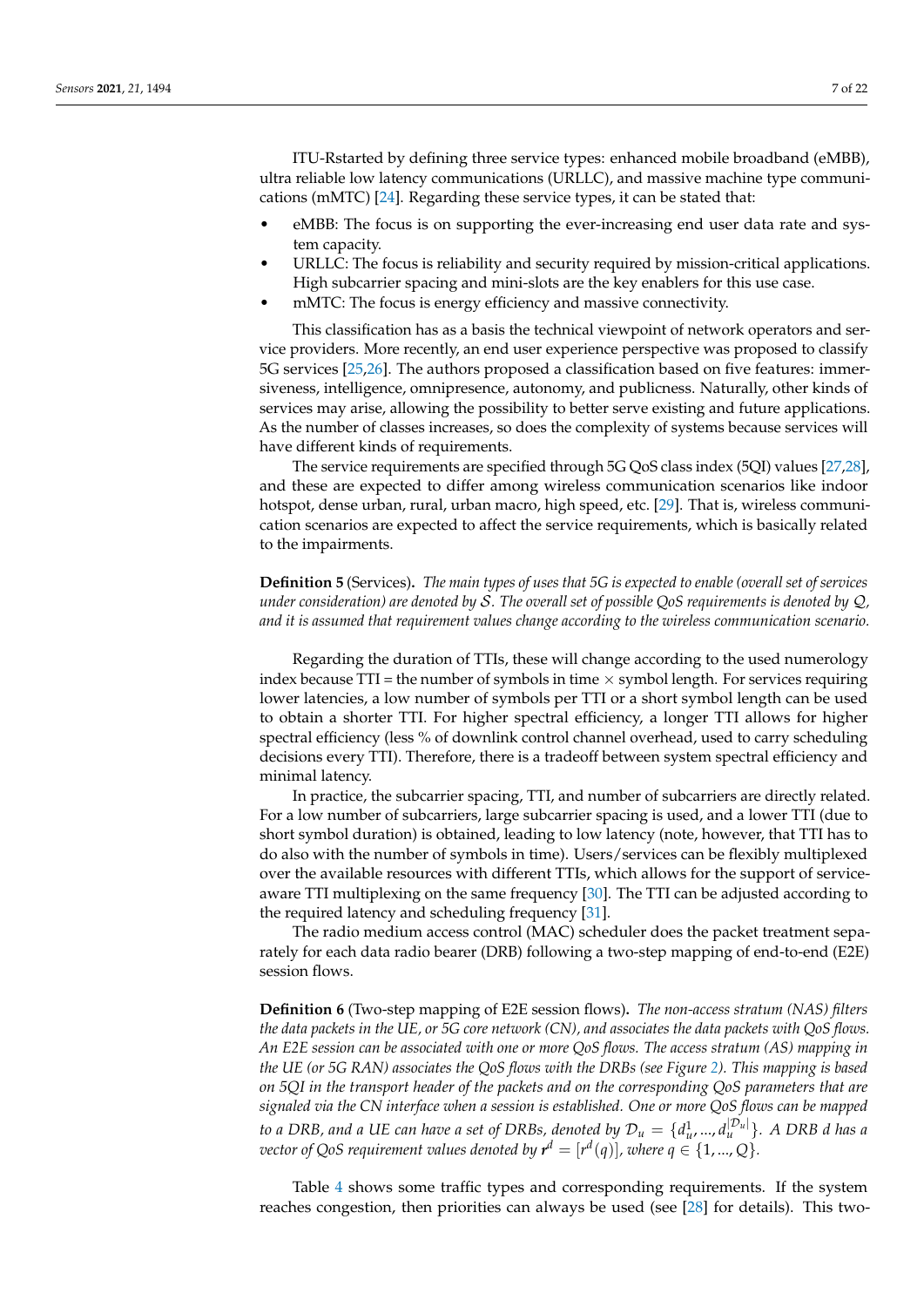step approach allows differentiating application/service flows and the adaptation of the DRB requirements to guide the radio scheduler. That is, the QoE manager can adaptively monitor and adjust the mapping of QoS flows to DRBs (reflective QoS). By adjusting the mapping of QoS flows to a DRB, there is an adjustment of the latency budget, packet loss rate tolerance, and GBR with the DRB, and this can be used to guide the lower-layer scheduler (although this should be done rarely, and priority should be changed to better serve an application). DRB data can be mapped to one or more BWPs and, consequently, TTI sizes.

<span id="page-7-0"></span>

| Application        | Latency<br>(ms) | Avg Data Rate<br>(Mb/s) | <b>Guaranteed Bit Rate</b><br>(Mb/s) | <b>Packet Error Rate</b> | 5QI Value |
|--------------------|-----------------|-------------------------|--------------------------------------|--------------------------|-----------|
| VoIP               | 100             | 0.16                    | 0.112                                | $10^{-2}$                |           |
| Video conference   | 150             |                         | 0.8                                  | $10^{-3}$                |           |
| Real-time gaming   | 50              | 0.8                     | 0.72                                 | $10^{-3}$                |           |
| Buffered streaming | 300             | 3.33                    |                                      | $10^{-6}$                | b         |
| Live streaming     | 100             |                         | -                                    | $10^{-3}$                |           |
| Pre-AR/VR          | 10              |                         |                                      | $10^{-6}$                | 80        |

**Table 4.** Requirements for traffic types. 5QI, 5G QoS class index.

Applications can have different requirements, and achieving the highest data rates may not always be the main requirement. Power consumption can be a critical issue and must also be considered. For most devices, the maximum throughput scenario is the one leading to the highest energy efficiency because the energy consumed per transferred bit is minimum (there is a power baseline that if distributed by a large number of bits, then the power efficiency is higher). However, it cannot be taken for granted that the power consumption will linearly map to a data rate improvement, especially if the device uses the full bandwidth to transmit lower data rate traffic (high baseline). That is, if the device uses a large bandwidth to transmit low data rate traffic, then there is energy inefficiency. In summary:

- Uplink: Since power varies according to the distance, when transmit power is near its limit, then the only way to extend uplink coverage is to concentrate the same energy into fewer bits. If the data are not urgent, then the BWP should be small. For short distances, higher BWPs (fitting data rate) should be used for higher energy efficiency).
- Downlink: High throughputs can be provided by high bandwidth carriers and MIMO layers, but this requires high processing capacity to deal with data rates and high power at maximum throughput because the device has to actively monitor wideband control channel across a large bandwidth, even when no data are present. For this reason, the BWP should be large in the case of high throughput, but small in the case of low throughput.

The power baseline also changes with the channel/BWP/modulation, and this will change the required energy per bit. Switching between BWPs can be done to keep the baseline low, if the throughput reduces, but the switching overhead must also be considered. In summary, the BWP and the consequent power consumption must be considered based on the traffic profile: service type and their requirements.

**Definition 7** (NR energy)**.** *NR devices are assumed to have different hardware characteristics. In general, the higher the channel, BWP, and modulation of a channel, the higher the power baseline. This should follow service throughput needs for energy efficiency. Full spectrum and short TTI allow constrained devices to go to sleep mode. BWP planning should take the traffic profile into account.*

Numerology indexes are not associated with specific service classes because there will be different communication scenarios and UE characteristics. For this reason, seven numerology indexes have been defined, and the BWP/numerology index in use by a UE may change at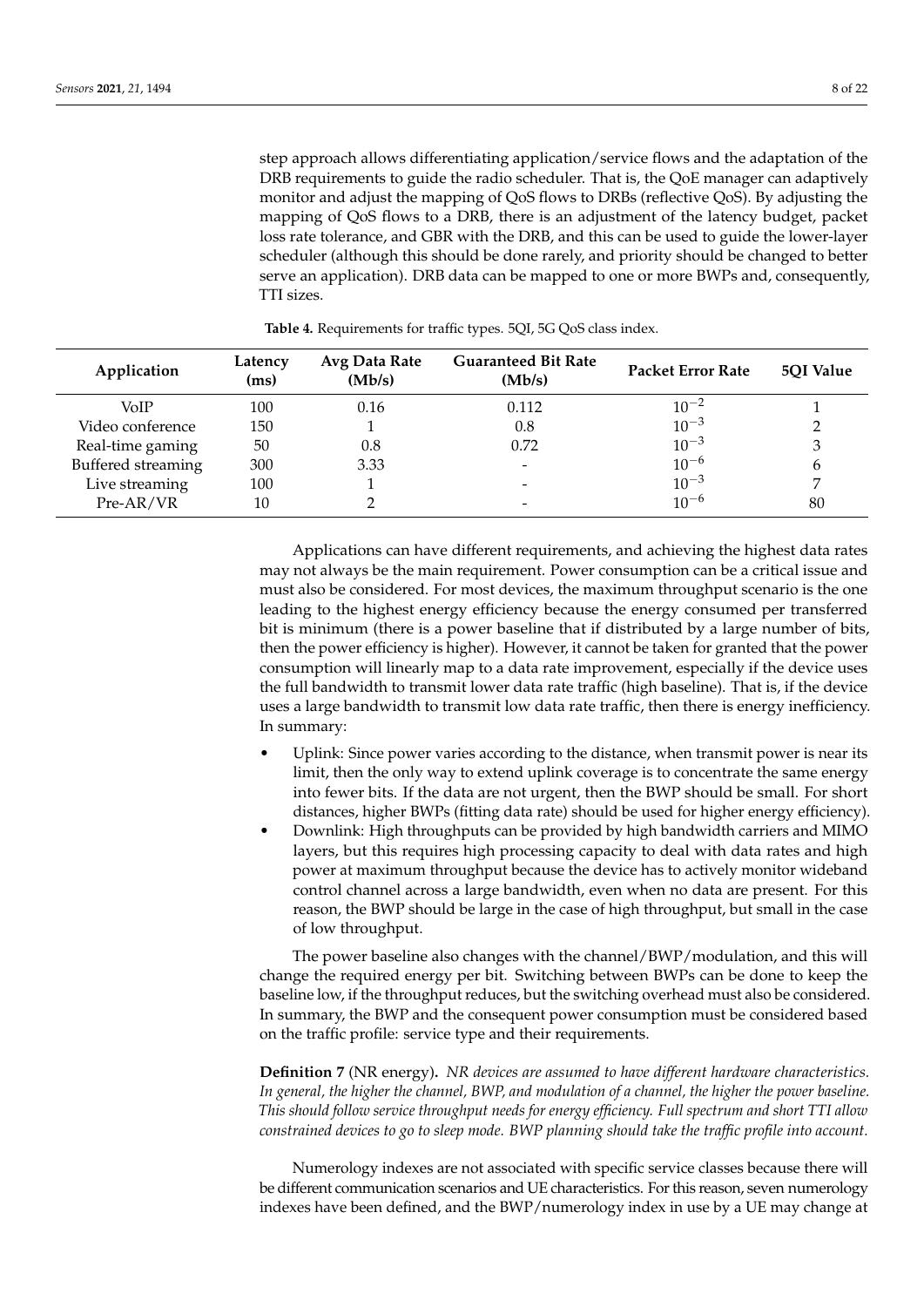every TTI. This should be decided according to: (i) the requirements of services/DRBs in a communication scenario; (ii) NR features (bandwidth, data rate, and energy limitations); and (iii) impairments.

In general, few numerological indexes should be used when there is a need for greater spectral efficiency. This is because a mixture of numerology indexes requires guard bands to avoid the INI. In some cases, such spectral efficiency is more important than having multiple numerology indexes, which provides more flexibility, but at the expense of scheduling complexity and signaling overhead, leading to a waste of bandwidth resulting from the use of multiple guard bands.

## <span id="page-8-0"></span>**4. Management of Radio Resources**

## *4.1. Motivation*

As previously described, the reception/transmission bandwidth of a UE is expected to be smaller than the cell bandwidth. Therefore, different numerology indexes and BWP sizes will co-exist. That is, at a given time, there is a numerology mix and combination of active BWPs at the network. The problem is, therefore, to decide on the numerology mix and BWPs that better explore network capacity given a set of users that may change in number, requirements, and impairments. Here, in this article, the pre-planning of numerology profiles is proposed to address this problem. More specifically, the idea is to explore requirements and impairments usually present in a given wireless communication scenario to build numerology profiles and then adopt one of the profiles according to the current users/traffic pattern.

## *4.2. Defining the Numerology Profile Problem*

To better understand what is meant by numerology profiles, some definitions need to be introduced.

**Definition 8** (Critical QoS requirement). Let  $r^d = [r^d(q)]$  denote the vector of QoS requirements *for a DRB d,* ∀*q* ∈ Q*, where* Q *is the set of QoS requirements. Each element in r d is the relative need for QoS requirement q that results from QoS flows mapped to DRB d. Let*  $e_{g}^{d} = [e_{g}^{d}(q)]$  *denote a vector with the relative effect of numerology index g on q,* ∀*q* ∈ Q*. Then, the most critical QoS requirement for DRB d, under numerology index g, is given by:*

$$
\Delta(d,g) = \underset{q \in \{1,\dots,Q_d\}}{\arg \max} \{\Phi(d,g,q)\},\tag{1}
$$

where  $\Phi(d,g,\mathfrak{q})=r^d(\mathfrak{q})-r^d(\mathfrak{q})\times e^d_\mathfrak{g}(\mathfrak{q})$  measures the impact of numerology  $g$  on requirement  $\mathfrak{q},$ *for DRB d, assuming*  $0 \le e_g^d(q) \le 1$ *.* 

The most critical QoS requirement changes, therefore, according to the numerology index under utilization. The relative effect of numerology index *g* on QoS requirement *q* can be extracted from Table [5,](#page-9-0) and multiple requirements may have to be simultaneously considered. This is detailed when discussing the simulation setup in Section [5.](#page-13-0) A specific numerology can also have an opposite effect on different DRBs. That is, there will be antagonistic DRB critical requirements present at the network.

**Definition 9** (Antagonistic DRBs)**.** *Let us assume a wireless communication scenario with a representative set of DRBs with QoS requirements, denoted by* D*. Assuming* D*<sup>k</sup> is the set of all size-k subsets of* D*, then the k most antagonistic DRB critical requirements result from:*

<span id="page-8-1"></span>
$$
\underset{\mathcal{D}_k^i \in \mathcal{D}_k}{\arg \max} \{ \sum_{l \in \{1...k\}} \underset{\mathcal{S} \in \mathcal{G}}{\max} \{ \sum_{m \neq l} |\Phi(d, g, q) - \Phi(d', g, q')| \} \} \tag{2}
$$

*where*  $d = D^i_k[l]$ *,*  $d' = D^i_k[m]$ *,*  $q = \Delta(d, g)$ *, and*  $q' = \Delta(d', g)$ *.*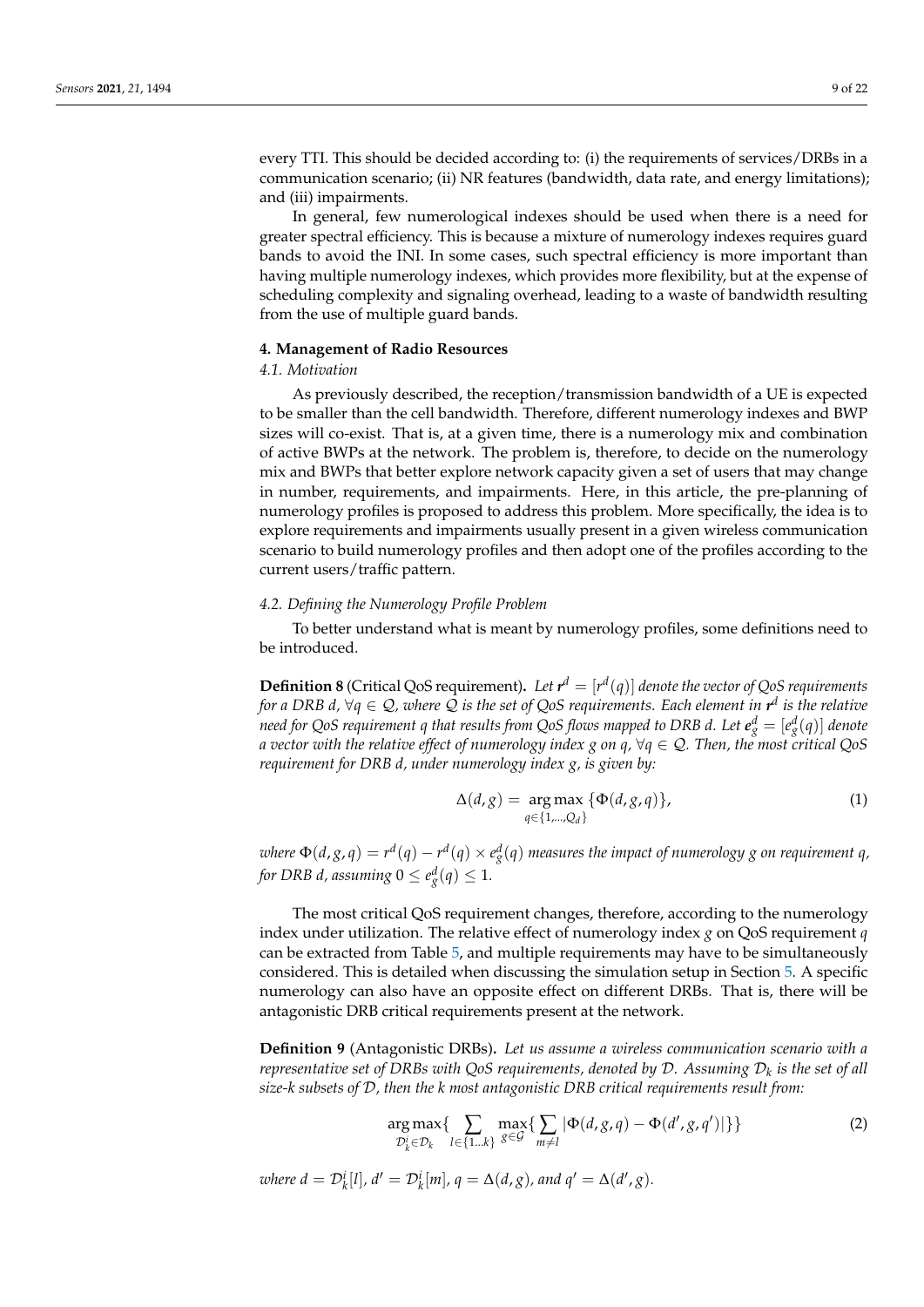Both  $\mathbf{r}^d$  and  $\mathbf{e}^d_g$  values, used in  $\Delta(.)$ , are normalized between zero and one. Having these definitions in mind, the numerology profile problem can be defined as follows.

<span id="page-9-1"></span>**Definition 10** (Numerology profile problem)**.** *Given a wireless communication scenario, with a representative set of DRBs with QoS requirements, denoted by* D*, then P* = 2 *<sup>k</sup> numerology profiles must be planned according to the presence of one or more of the k most antagonistic DRB critical requirements (possible combination of present DRBs). Their presence, at any moment in time, will lead to the adoption of one of the profiles by the network. Then, for each profile, it is necessary to decide on: (i) the most suitable numerology indexes; (ii) the percentage of spectrum to be allocated to each numerology index. Such a decision should try to ensure an optimal use of resources while providing fairness among users/services.*

Thus, given a wireless communication scenario, the numerology profiles reflect the anticipation of possible competitions for the spectrum by the *k* most antagonistic DRBs. Such planning criteria are flexible, using all degrees of freedom to reach the best multiplexing, depending on the presence (or not) of the *k* most antagonistic DRB critical requirements. Note that a high *k* value leads to fine-grained profiles.

**Table 5.** Numerology design needs for service requirements. TTI, transmission time interval; GBR, guaranteed bit rate.

<span id="page-9-0"></span>

| Requirement                                                                      | $\Delta f$<br>(kHz) | # of Subcarriers | <b>TTI</b><br>Duration  | $T_{\rm CP}$<br>$(\mu s)$ | <b>Spectral</b><br>Efficiency | Comment                                                                                                                                                        |
|----------------------------------------------------------------------------------|---------------------|------------------|-------------------------|---------------------------|-------------------------------|----------------------------------------------------------------------------------------------------------------------------------------------------------------|
| High data rate<br><b>GBR</b><br>Latency<br>Low packet error<br>Energy efficiency | Large<br>Large      | Low              | Short<br>Short<br>Short | Long                      | High                          | Less scheduling control info<br>High scheduling frequency<br>Short symbol duration<br>Low inter-symbol interference<br>Low baseline and sleep mode<br>increase |

Regarding impairments, it is assumed that these are incorporated in  $\mathbf{e}_g^d$  because certain wireless communication scenarios are known to exhibit specific impairments. Note also that due to the previously mentioned two-step mapping of E2E session flows, the requirements of DRBs in each wireless communication scenario are not expected to change much. Therefore, such a kind of long-term planning can always be applied to any wireless communication scenario.

## *4.3. Solving the Numerology Profile Problem*

According to Definition [10,](#page-9-1) the numerology profile problem can be solved using a two-step approach (Figure [2\)](#page-10-0). First, the numerology indexes that better serve the *k* most antagonistic DRB critical requirements, in each profile, should be found. Then, spectrum must be allocated to such numerology indexes, taking resource optimization and fairness into account. These two steps are discussed next.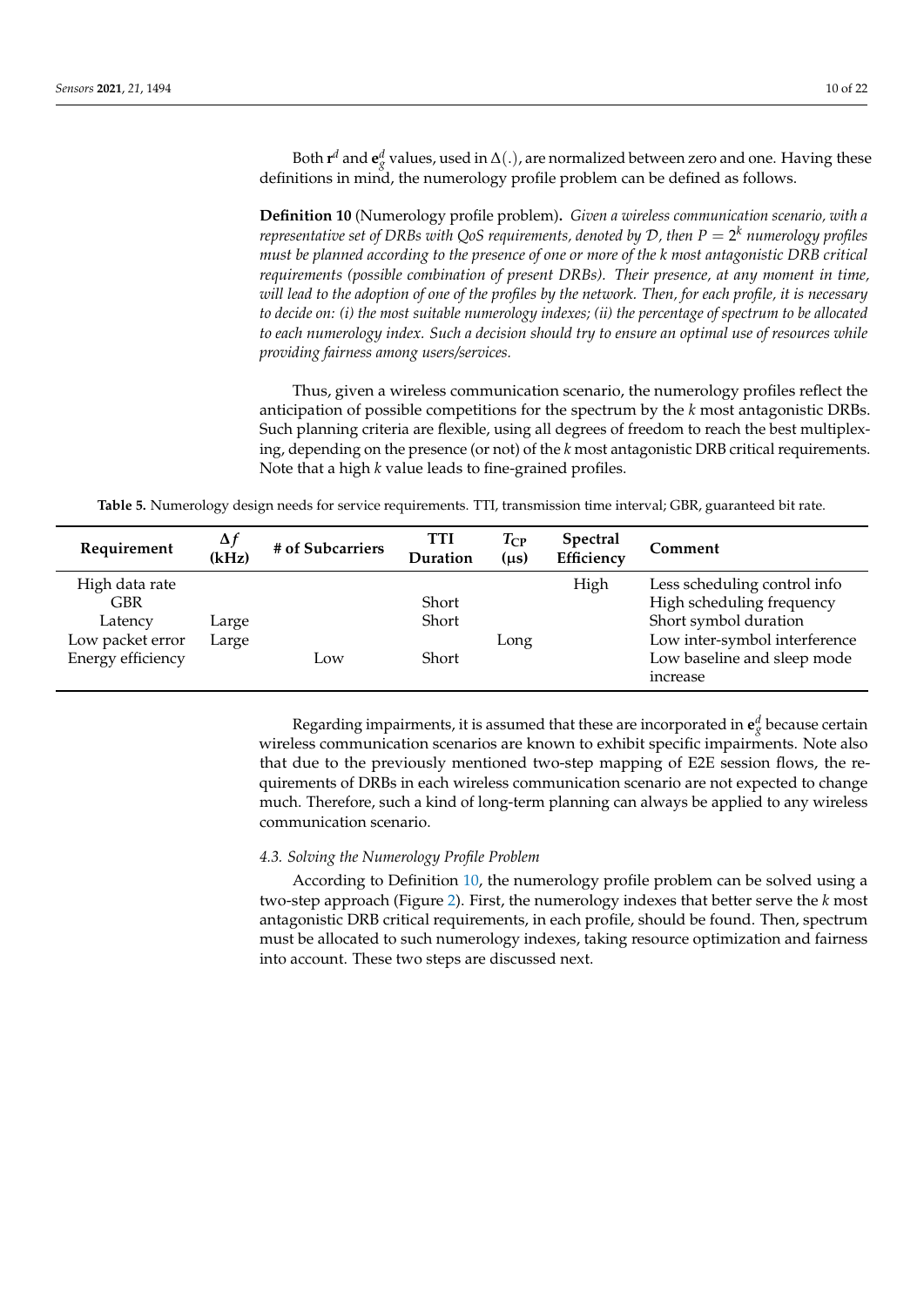<span id="page-10-0"></span>



4.3.1. Most Antagonistic DRBs

Let us assume the following given information for a wireless communication scenario:

- $G$  Set of numerology indexes that can be used in the wireless communication scenario's frequency band, where *g* denotes a specific numerology index.
- D Set of representative DRBs, where *d* denotes a specific DRB.
- *k* Maximum number of competing DRBs (granularity of profiles).
- Q Set of QoS requirements.
- **r** *<sup>d</sup>* Vector with |Q| relative QoS needs of DRB *d*.
- **e** *d* Vector with the effectiveness of numerology *g* to accomplish the QoS needs of DRB *d*.

The variables are:

- *λ* One if DRB  $d \in \mathcal{D}$  is considered one of the *k* most antagonistic DRB critical requirements; zero otherwise.
- ∆ *d* One if *q*  $\in$  *Q* is the most critical QoS requirements when DRB *d*  $\in$  *D* is under numerology index  $g \in \mathcal{G}$ ; zero otherwise.
- $\gamma_{a,a'}^{d,d'}$ *q*,*q* 0 One if critical requirements *q* and *q*<sup> $\prime$ </sup> of antagonistic DRB (*d*, *d*<sup> $\prime$ </sup>) pair, under numerology  $g$ , is to be considered when evaluating the expression in Definition [10;](#page-9-1) zero otherwise.
- $\mu_{a,a'}^{d,d'}$ *q*,*q* 0 Difference between critical requirements *q* and *q*<sup> $\prime$ </sup> of antagonistic DRB (*d*, *d*<sup> $\prime$ </sup>) pair, under numerology  $g$  ( $| \dots |$  in Equation [\(2\)](#page-8-1)).

Given such notation, this step can be solved by the following mathematical optimization problem:

Objective function:

$$
\text{maximize} \sum_{\{d,d' \in \mathcal{D}\}} \sum_{\{q \in \mathcal{Q}_d\}} \sum_{\{q' \in \mathcal{Q}_{d'}\}} \sum_{\{g \in \mathcal{G}\}} \mu_{q,q',g}^{d,d'} \tag{3}
$$

A numerological index *g* will have different suitability degrees for each DRB QoS requirement. For fairness among users/services, the DRBs with the greatest difference in suitability (given a specific numerology index) should be the ones to take into account when choosing the numerology indexes in operation. This objective function searches for those opposite suitabilities, or most antagonistic DRBs.

Competing DRBs:

$$
\sum_{\{d \in \mathcal{D}\}} \lambda^d = k \tag{4}
$$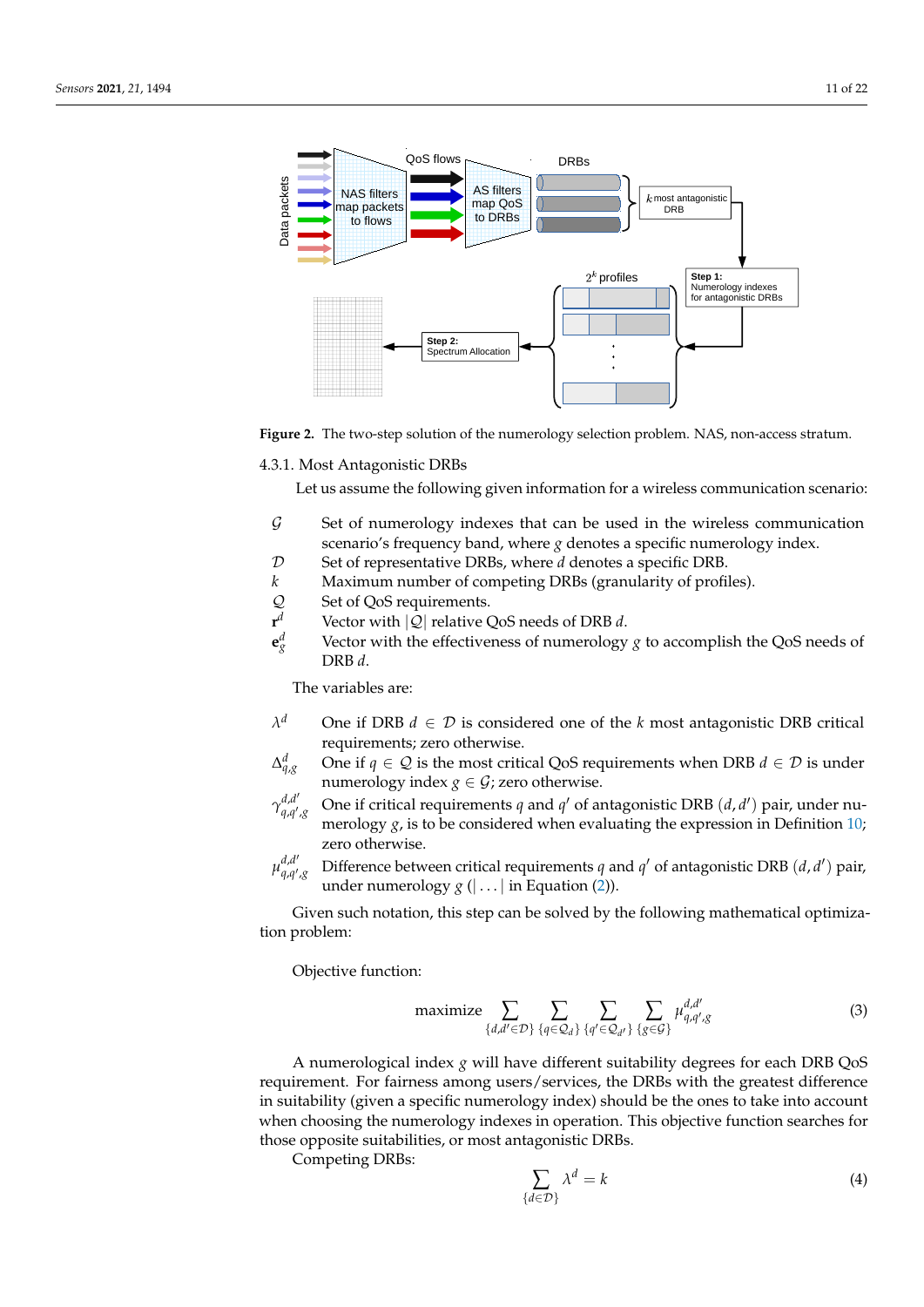This constraint states that *k* DRBs, the most antagonistic, must be determined. This depends on the supported numerology index mixing level.

Critical QoS requirement:

<span id="page-11-0"></span>
$$
\sum_{\{q\in\mathcal{Q}\}}\Delta_{q,g}^d = \lambda^d, \forall d \in \mathcal{D}, \forall g \in \mathcal{G}
$$
\n(5)

Constraints [\(5\)](#page-11-0) are used to ensure that a single QoS requirement is marked as the critical one, when DRB *d* is operating in numerology number *g* and is one of the most antagonistic DRBs. The right QoS requirement, to be considered as critical, is influenced by the objective function maximization and the next constraints.

Most competing DRBs:

<span id="page-11-1"></span>
$$
\gamma_{q,q',g}^{d,d'} \leq \Delta_{q,g'}^d, \forall d,d' \in \mathcal{D}, \forall q \in \mathcal{Q}_d, \forall q' \in \mathcal{Q}_{d'}, \forall g \in \mathcal{G}
$$
\n
$$
(6)
$$

<span id="page-11-2"></span>
$$
\gamma_{q,q',g}^{d,d'} \leq \Delta_{q',g'}^{d'} \forall d,d' \in \mathcal{D}, \forall q \in \mathcal{Q}_d, \forall q' \in \mathcal{Q}_{d'}, \forall g \in \mathcal{G}
$$
\n(7)

<span id="page-11-3"></span>
$$
\mu_{q,q',g}^{d,d'} = \gamma_{q,q',g}^{d,d'} \times |[r^d(q) - r^d(q) \times e_g^d(q)] - [r^{d'}(q') - r^{d'}(q') \times e_g^d(q')]|,
$$
  

$$
\forall d, d' \in \mathcal{D}, \forall q \in \mathcal{Q}_d, \forall q' \in \mathcal{Q}_{d'}, \forall g \in \mathcal{G}
$$
 (8)

Constraints [\(6\)](#page-11-1) and [\(7\)](#page-11-2) find (*d*, *d'*) pairs of antagonistic DRB critical requirements, those that must be considered when evaluating the expression in Definition [10.](#page-9-1) Their suitability difference, when using *g*, is stored in [\(8\)](#page-11-3). Note that variables  $\lambda^d$ ,  $\Delta_{q,g}^d$ ,  $\gamma_{q,q'}^{d,d'}$ *d*,*d'*<sub>*d*</sub>,*d'*<sub>*d*</sub>,*d'*<sub>*q*</sub>,*d'*<sub>*d*</sub>,*d'*<sub>*d*</sub>,*d' q*,*q* 0 ,*g* depend on each other, and their values are decided globally, as a whole, guided by the maximization goal as the objective function.

Non-negativity assignment to variables:

$$
\lambda^{d}, \Delta_{q,g}^{d}, \gamma_{q,q',g}^{d,d'} \in \{0,1\}; \mu_{q,q',g}^{d,d'} \ge 0.
$$
\n(9)

4.3.2. Spectrum Allocation

After determining the most antagonistic DRBs, spectrum allocation must be performed while ensuring fairness among users/services. This requires introducing some assumptions based on the discussion in Section [4.](#page-8-0) These assumptions will serve as a basis for the optimization problem presented next.

<span id="page-11-4"></span>**Assumption 1** (Q1: Latency and GBR)**.** *Services with latency and GBR limitations should have a short TTI, allowing a high scheduling frequency. Large BWPs (for less symbols in time) and/or high numerology indexes should be adopted.*

<span id="page-11-6"></span>**Assumption 2** (Q2: Data rate)**.** *Services requiring high data rates should have a large channel bandwidth. A large TTI, for high spectral efficiency (less downlink scheduling control info), and a high modulation scheme should be used.*

<span id="page-11-5"></span>**Assumption 3** (Q3: Packet error rate)**.** *For services requiring low packet loss, extended CP and low modulation schemes should be applied. The first acts as a guard band between successive symbols, overcoming inter-symbol interference (ISI) and enabling reliable operation.*

Now, let us assume the following known information: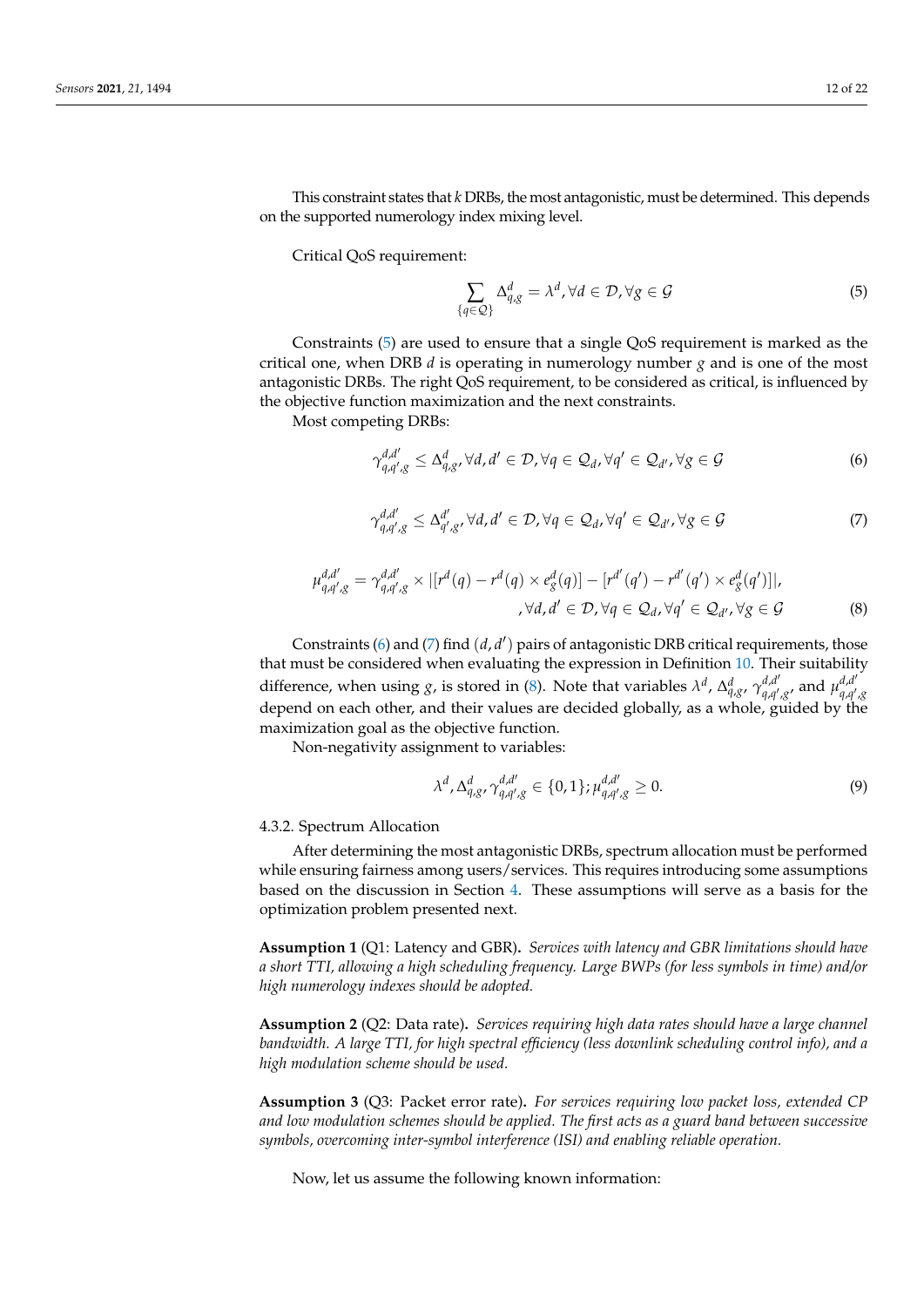- $\bar{\mathcal{D}}$  Antagonistic DRBs determined in Step 1:  $\bar{\mathcal{D}} = \{d \in \mathcal{D} : \lambda^d = 1\}.$
- $\mathbf{r}^d$ *Vector with relative QoS needs of DRB*  $d \in \overline{\mathcal{D}}$ *.*
- **e** *d* Vector with the effectiveness of numerology  $g$  to accomplish the QoS needs of DRB *d*.
- *k* Maximum number of competing DRBs (granularity of profiles).
- $\mathcal{P}$  Set of spectrum uses/profiles, of size  $2^k$ , where  $p$  denotes one of the profiles.
- *a d One if DRB*  $d \in \overline{\mathcal{D}}$  *is associated with position*  $i \in \{1...k\}$ *; zero otherwise.*
- *c i Phere* if position *i* ∈ {1...*k*} is active in profile *p* ∈ *P*; zero otherwise.
- $\dot{G}_n$ *p*  $\Box$  Numerology indexes for profile *p* given by  $\mathcal{G}_p = \{g : g = \argmin_{g \in \mathcal{G}} \{\max_{q \in \mathcal{Q}_d} \{r^d(q) - g\} \}$

$$
r^d(q) \times e_g^d(q)\}, \forall d : a_i^d \times c_p^i = 1\}.
$$

Regarding  $\bar{\mathcal{G}}_p$ , this will store the best numerology indexes for each  $d \in \bar{\mathcal{D}}$ . More specifically, max gives the worst impact of numerology index *g*, from all QoS requirements *q* of DRB *d*, and arg min chooses the lowest value (numerology index with the least reduction of QoS). The variables are:

- *α* L  $\mu_{\mathcal{B}}^{\rm L}$  Lowest PRB for numerology index  $g\in\mathcal{G}_p$  in profile  $p\in\mathcal{P}.$
- *α* H  $\hat{p}_{p,g}^{\text{H}^+}$  Highest PRB for numerology index  $g \in \mathcal{\vec{G}}_p$  in profile  $p \in \mathcal{P}.$
- $\Theta_p$  Lower bound on the numerology index spectrum allocations in profile  $p \in \mathcal{P}$ .

Given such notation, the spectrum allocation can be modeled by the following mathematical optimization problem:

Objective function:

$$
\text{maximize } \sum_{\{p \in \mathcal{P}\}} \Theta_p \tag{10}
$$

*g*∈G

In this second step, the objective is to maximize the lower bound on the numerology index spectrum allocation, for each profile, in order to ensure fairness among spectrum allocations.

Allocation of PRBs:

<span id="page-12-0"></span>
$$
\alpha_{p,g}^{\mathcal{L}} \leq \alpha_{p,g}^{\mathcal{H}}, \forall p \in \mathcal{P}, \forall g \in \bar{\mathcal{G}}_p \tag{11}
$$

<span id="page-12-1"></span>
$$
\sum_{\{g \in \mathcal{G}_p\}} (\alpha_{p,g}^H - \alpha_{p,g}^L) \times 2^g + [B \times (|\mathcal{G}_p| - 1)] \le W, \forall p \in \mathcal{P}
$$
\n(12)

where *B* and *W* are, respectively, the numerology guard bands and the total bandwidth in 0.18 MHz (15 kHz  $\times$  12) PRB units. Constraints [\(11\)](#page-12-0) arrange the lower and upper PRB limits of the numerology indexes included in profiles, while Constraints [\(12\)](#page-12-1) avoid exceeding the overall bandwidth in every profile.

$$
(\alpha_{p,g}^{\rm H} - \alpha_{p,g}^{\rm L}) \times E_g \ge M_{p,g}, \forall p \in \mathcal{P}, \forall g \in \bar{\mathcal{G}}_p
$$
\n(13)

These constraints ensure a minimum bandwidth, *Mp*,*g*, required to ensure the packet delay budget for services with latency and GBR requirements (Assumption [1\)](#page-11-4). The efficiency values, *Eg*, are given in Table [1.](#page-1-0)

Fairness inside profiles:

<span id="page-12-2"></span>
$$
\Theta_p \leq (\alpha_{p,g}^{\rm H} - \alpha_{p,g}^{\rm L}) \times 2^g \times E_g \times \frac{1}{R_{p,g}}, \forall p \in \mathcal{P}, \forall g \in \mathcal{G}_p
$$
\n(14)

These constraints ensure that in each profile, the numerology indexes get fair BWPs. Note that the efficiency will be lower for numerology indexes with a large CP, so Assump-tion [3](#page-11-5) is accounted for through the use of  $E_g$ ,  $0 \le E_g \le 1$ .  $R_{p,g}$  is a relative data rate required in numerology index *g*, under profile *p*, allowing for spectrum allocation to be proportional to service needs in **r** *d* (considering all DRBs better served by numerology *g* in use at profile *p*). This accounts for Assumption [2.](#page-11-6)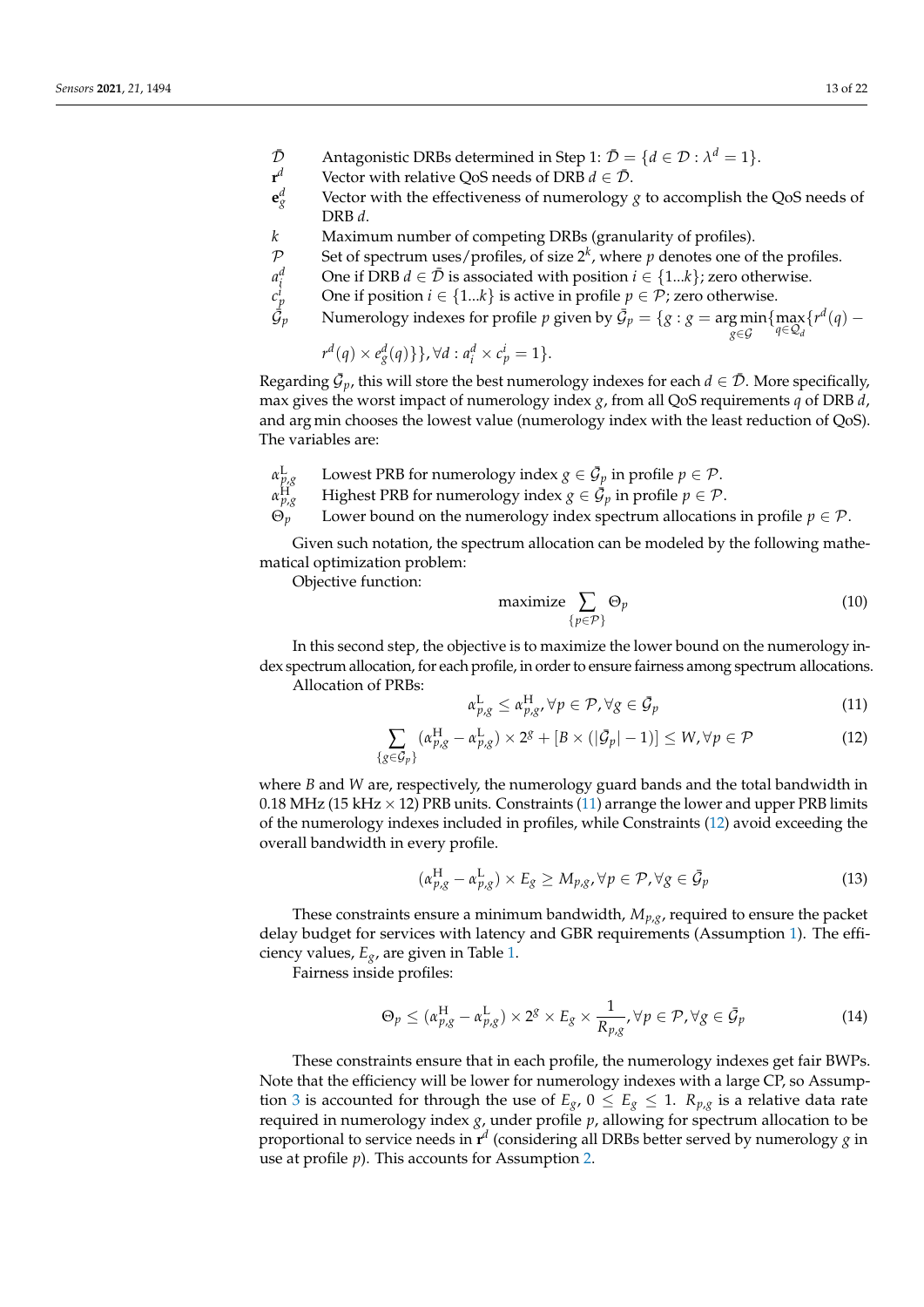Non-negativity assignment to variables:

$$
\alpha_{p,g}^{\rm H}, \alpha_{p,g}^{\rm L}, \Theta_p \in \mathbb{R}^+.
$$
\n(15)

The CPLEX (IBM ILOG CPLEX Optimizer Version 12.8.) optimizer is used to optimally solve both steps of the numerology profile selection problem. Note that the first step of the numerology profile problem will be solved sporadically, when DRB requirements change significantly (which happens rarely, as stated in Section [3\)](#page-4-0), and can always be solved offline. The second step would be solved when DRB data rates change significantly, but the developed mathematical formulation is a linear programming (LP) problem and can be solved in polynomial time, which means that it will be solved quickly even for large instances [\[32\]](#page-21-6). It can also be solved offline. In the other circumstances, the operators should switch between pre-planned profiles according to the currently present DRBs.

#### *4.4. User BWP Assignment*

Under each profile in operation, the user BWP allocation should be decided in real-time so that UE characteristics are taken into account, which can be ensured by the scheduler. Such allocation must not only take Assumptions [1–](#page-11-4)[3](#page-11-5) into account, but also the device energy constraints, as follows:

**Assumption 4** (Energy)**.** *For energy-constrained devices, the channel bandwidths will be low, and under normal conditions, the BWP/modulation should fit the expected throughput for energy efficiency. A short TTI (high numerology index) allows the device to enter sleep mode. When using high power (distance related) for transmission, the BWP/modulation should be small.*

## <span id="page-13-0"></span>**5. Analysis of the Results**

## *5.1. Relative Effect of Numerology Indexes*

There are different supported scheduling approaches: slot based and non-slot based [\[33\]](#page-21-7). Moreover, the number of OFDM symbols per TTI can be different (Table [1\)](#page-1-0). In other words, resources can be scheduled for users on a complete slot basis (14 OFDM symbols), or mini-slot scheduling can be used. A mini-slot is typically 2, 4, or 7 symbols [\[34\]](#page-21-8). A short TTI can be obtained by increasing the subcarrier spacing, ∆*f* , or reducing the number of symbols per TTI. With this in mind and considering the information in Table [5,](#page-9-0) the relative effect of numerology indexes,  $\mathbf{e}^d_{g}$ , is determined for the services in Table [4](#page-7-0) as follows:

- VoIP, video conferencing, and real-time gaming: For these services, a GBR is required. Therefore, a short TTI duration is necessary. For video conferencing and real-time gaming, higher numerology indexes should be used due to their relatively high data rate requirements. Moreover, for real-time gaming, high numerologies can ensure the required low latencies. For VoIP, mini-slots in low numerologies can be used.
- Buffered streaming: In this type of application, the latency requirements are not strict. Therefore, a large TTI can be adopted. Whenever packet retransmission is need, packet prioritization and/or buffering techniques can be used to cope with the required low packet error rate. Therefore, low numerologies should be used.
- Live streaming and pre-AR/VR: Since pre-AR/VR requires firm latency requirements and low packet error rates, Numerology Index 2 using extended CP can be used. Live streaming requires a smaller packet error rate, has no GBR requirements, and has some latency concerns. Therefore, middle numerology indexes (with normal CP) can be used.

The relative effect of numerology indexes for services in Table [4](#page-7-0) is summarized in Table [6.](#page-14-0)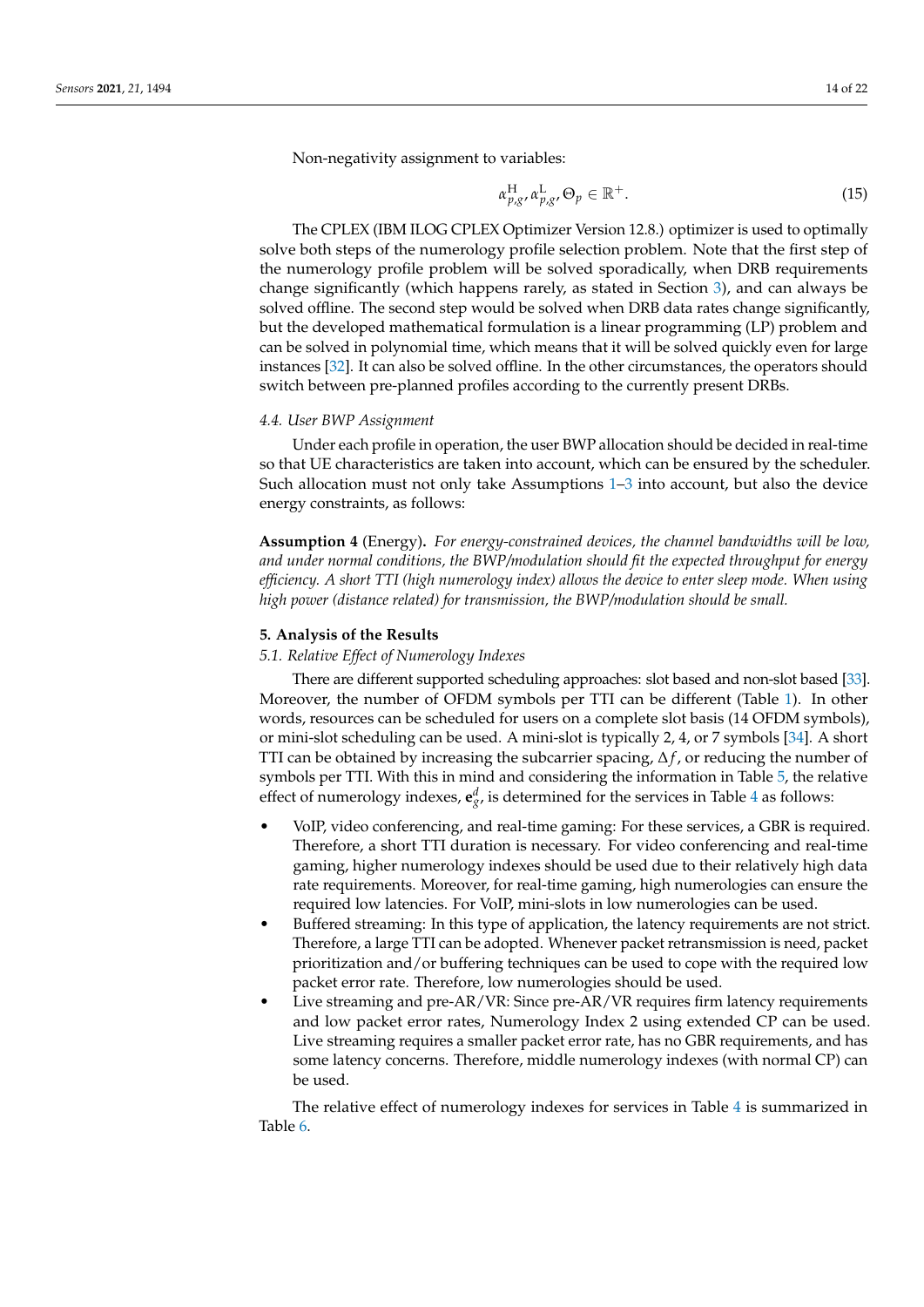| <b>Service</b>       | $g=0$    | $g=1$    | $g=2$ | $g=3$ | $g=4$    |
|----------------------|----------|----------|-------|-------|----------|
| VoIP                 | $1*$     | 0.75     | 0.5   | 0.25  | $\theta$ |
| (if q is L/DR/GBR)   |          |          |       |       |          |
| Video conference     | 0        | 0.25     | 0.5   | 0.75  |          |
| (if q is L/DR/GBR)   |          |          |       |       |          |
| Real-time gaming     | $\Omega$ | 0.25     | 0.5   | 0.75  |          |
| (if q is L/DR/GBR)   |          |          |       |       |          |
| Buffered streaming   |          | 0.75     | 0.5   | 0.25  | 0        |
| (if q is L/GBR)      |          |          |       |       |          |
| Live streaming       | $\Omega$ | 0.5      |       | 0.5   | 0        |
| (if $q$ is $L/PER$ ) |          |          |       |       |          |
| Pre-AR/VR            | 0        | $\Omega$ | $1**$ | 0     | 0        |
| (if $q$ is $L/PER$ ) |          |          |       |       |          |

<span id="page-14-0"></span>**Table 6.** Effect of numerology indexes for services in Table [4.](#page-7-0)

 $\overline{L}$  = latency; DR = data rate; GBR = guaranteed bit rate; PER = packet error rate. \* Use of mini-slots. \*\* Use of extended cyclic prefix (CP).

## *5.2. Simulation Set Up*

Let us assume an overall bandwidth *W* = 50 MHz, which is supported in multiple numerologies, corresponding to a total number of 270 PRBs in 0.18 MHz (15 kHz  $\times$  12) PRB units [\[23](#page-20-22)[,35\]](#page-21-9). For simplicity, let us assume a fixed guard band of *B* = 50 kHz between any two numerologies, which is  $\approx 0.28$  in 0.18 MHz PRB units [\[12\]](#page-20-11).

For services with latency and GBR requirements, the minimum bandwidth to ensure the packet delay budget,  $M_{p,g}$ , can be obtained as the following: Let  $T_{\text{symbol}} = \frac{T_{\text{slot}}}{14}$  be the symbol duration, where *T*slot is obtained from Table [1;](#page-1-0) the maximum number of allowed symbols in time, due to latency constraints, will be  $\frac{L}{T_{slot}/14}$ , and  $M_{p,g}$  will be  $\frac{GBR}{T_{slot}/14} \times m}$ subcarriers, where *m*, *GBR*, and *L* are the maximum modulation factor, the total GBR needs

of DRBs fitting numerology index *g*, and the average latency requirement of these DRBs, respectively. For the  $E_g$  values, these are shown in Table [1.](#page-1-0) Therefore:

$$
M_{p,g} = \frac{GBR \times T_{\text{slot}}}{L \times 14 \times m \times 12}
$$

in PRB units. Note that  $T_{slot}$  is dependent on the numerology. Regarding  $R_{p,q}$ , it can be obtained from the data rates shown in Table [4.](#page-7-0) The just mentioned simulation parameter values are summarized in Table [7.](#page-14-1)

<span id="page-14-1"></span>**Table 7.** Simulation parameters.

| Parameter                          | Value            |
|------------------------------------|------------------|
| Bandwidth, W                       | 50 MHz           |
| Guard band, B                      | $50$ kHz         |
| Modulation order                   | 1024             |
| Available numerology indexes       | 0–4; see Table 1 |
| DRB services                       | see Table 4      |
| DRB's GBR and latency requirements | see Table 4      |

#### *5.3. Discussion*

#### 5.3.1. Antagonistic DRBs and Numerologies

Tables [8](#page-15-0) and [9](#page-15-1) show the set of antagonistic DRBs and numerology indexes that better serve these antagonistic DRBs according to Table [6,](#page-14-0) for different profile granularities (maximum number of competing DRBs considered, *k*). The information in these tables basically includes the outcome of Step 1, from the two-step approach adopted to solve the numerology profile problem. Note that a high *k* value leads to fine-grained profiles.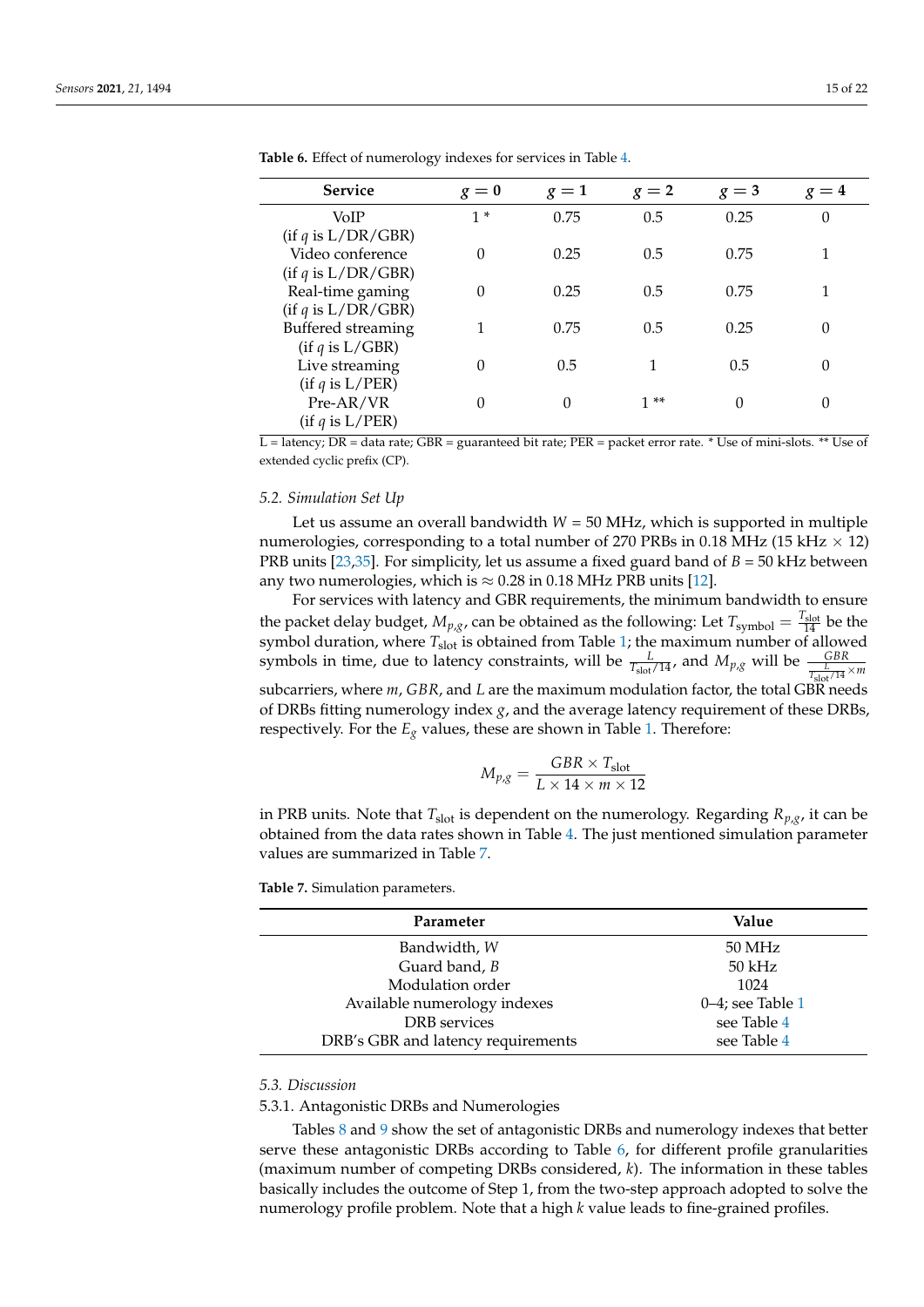According to these results, the most antagonistic DRBs are video conferencing and Pre-AR/VR, and then VoIP, buffered streaming, real-time gaming, and live streaming as the granularity of the profiles, *k*, increases. The numerology indexes that best meet the requirements of such applications are Numerology Index 2 with extended CP (2eCP) and 4 for  $k = 2$ . For  $k = 3$ , the best numerology indexes are 0, 2eCP, and 4. These three numerology indexes seem to be adequate for all applications except live streaming, and that is why no extra numerology index is selected until the live streaming is included as an antagonistic DRB, for which Numerology Index 2 is more adequate. Therefore, not all numerology indexes will be used, even if all applications are assigned to their best numerology index. Of course, this depends on the wireless communication scenario and kind of DRBs/applications under consideration. The numerology index that best meets the requirements of each application is shown in Table [10.](#page-15-2)

<span id="page-15-0"></span>**Table 8.** Most antagonistic DRBs.

| Application        | $k=2$ | $k=3$ | $k=4$ | $k=5$ | $k=6$ |
|--------------------|-------|-------|-------|-------|-------|
| VoIP               |       |       |       |       |       |
| Video conference   |       |       |       |       |       |
| Real-time gaming   |       |       |       |       |       |
| Buffered streaming |       |       |       |       |       |
| Live streaming     |       |       |       |       |       |
| Pre-AR/VR          |       |       |       |       |       |

<span id="page-15-1"></span>**Table 9.** Selected numerologies.

| <b>Numerology Index</b> | $k=2$ | $k=3$ | $k=4$                    | $k=5$ | $k=6$ |
|-------------------------|-------|-------|--------------------------|-------|-------|
|                         | -     |       |                          |       |       |
|                         | -     |       | $\overline{\phantom{0}}$ |       |       |
|                         | -     |       | -                        |       |       |
| $2eCP*$                 |       |       |                          |       |       |
|                         | -     |       | -                        |       |       |
|                         |       |       |                          |       |       |

2eCP \* = Numerology Index 2 with extended CP.

<span id="page-15-2"></span>**Table 10.** Numerology indexes that best meet the application requirements.

| Application        | $k=2$                                | $k=3$ | $k=4$ | $k=5$ | $k=6$      |
|--------------------|--------------------------------------|-------|-------|-------|------------|
| VoIP               |                                      |       |       |       |            |
| Video conference   |                                      |       |       |       |            |
| Real-time gaming   |                                      |       |       |       |            |
| Buffered streaming |                                      |       |       |       |            |
| Live streaming     |                                      |       |       |       |            |
| Pre-AR/VR          | $\gamma_{\mathsf{P}}$ ( $\mathsf{P}$ | 2eCP  | 2eCP  | 2eCP  | $2\rho CP$ |

## 5.3.2. Spectrum Allocation

The plots in Figure [3](#page-16-0) show the spectrum allocation in 0.18MHz (15kHz  $\times$  12) PRB units. For  $k = 4$  and  $k = 5$ , the set of numerology indexes in operation will be the same as for  $k = 3$ . In other words, although the set of possible profiles increases, some of them activate the same numerology indexes. For this reason, these are grouped when plotting spectrum allocation for  $k = 6$ .

Each of the  $P = 2^k$  numerology profiles being planned can be represented by a *k*-bit pattern. An activated bit corresponds to the presence of an antagonistic DRB in the wireless communication scenario and is to be considered when distributing spectrum. Such a design of numerology profiles has the following advantages: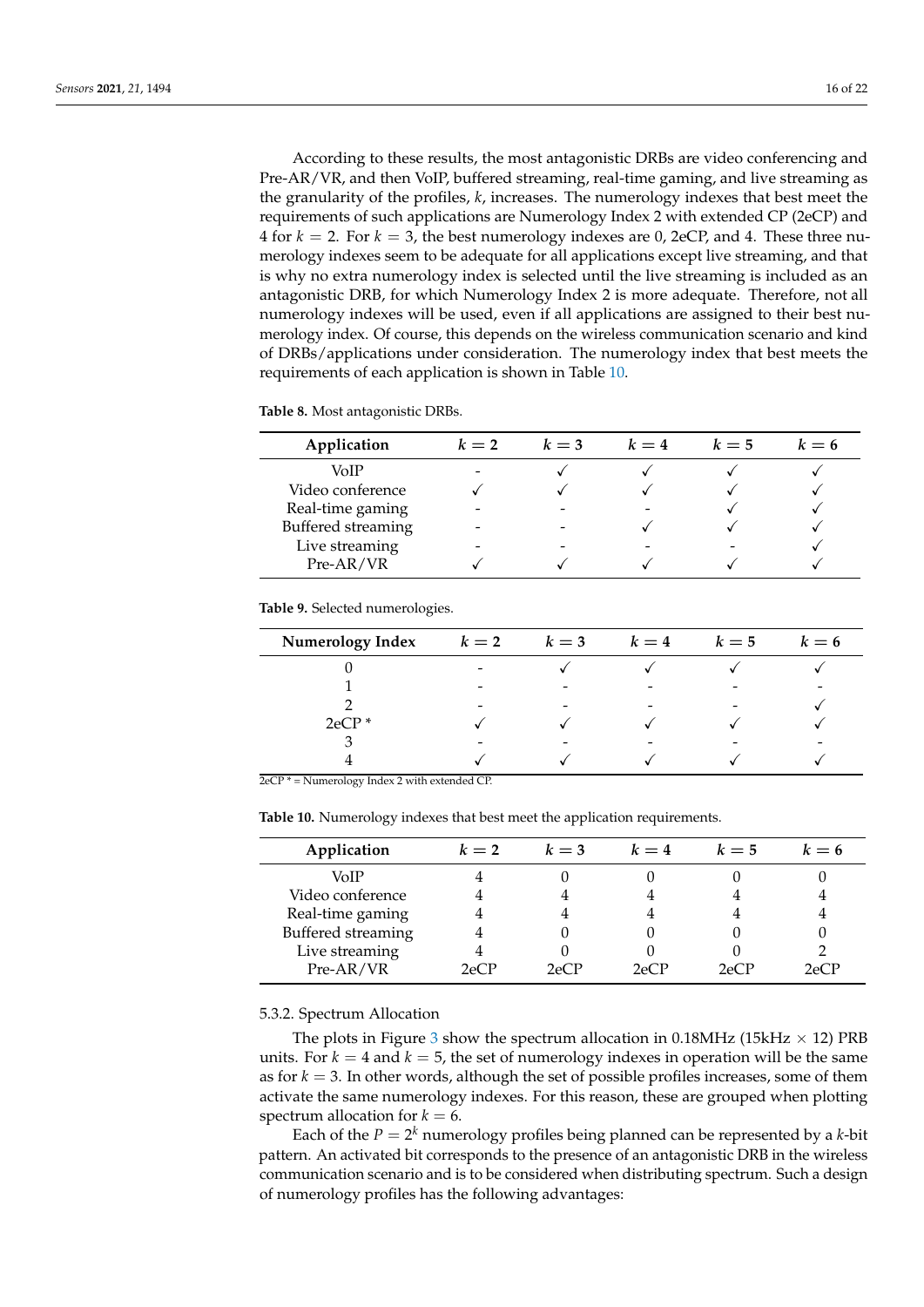- Changes in users/services, currently present in a wireless communication scenario, can be followed by non-abrupt changes in spectrum allocation. That is, multiple transitions between numerology profiles, differing in a single bit, can be performed until the final numerology profile is reached. This allows for spectrum reconfiguration to be gradually introduced, avoiding posing problems to the users/services.
- When moving from one profile to another, at most one currently operating numerology index will have to be redefined to insert another numerology index.

These features allows for RRC reconfigurations (required for the new spectrum distribution to take place) to be kept minimized while ensuring full fairness of spectrum allocation among users/services.

<span id="page-16-0"></span>

(**a**) Number of Antagonistic DRBs: *k* = 2 (**b**) Number of Antagonistic DRBs: *k* = 3

 $\overline{2}$ 

 $20CP$ 

 $\lambda$ 

 $\Omega$ 

 $300$ 

250

200

150

100

50

 $\overline{0}$ 



(**c**) Number of Antagonistic DRBs: *k* = 4 (**d**) Number of Antagonistic DRBs: *k* = 5



1 2 3 4 5 6 7 8 9 1011 1213141516171819202122232425262728293031

Profiles



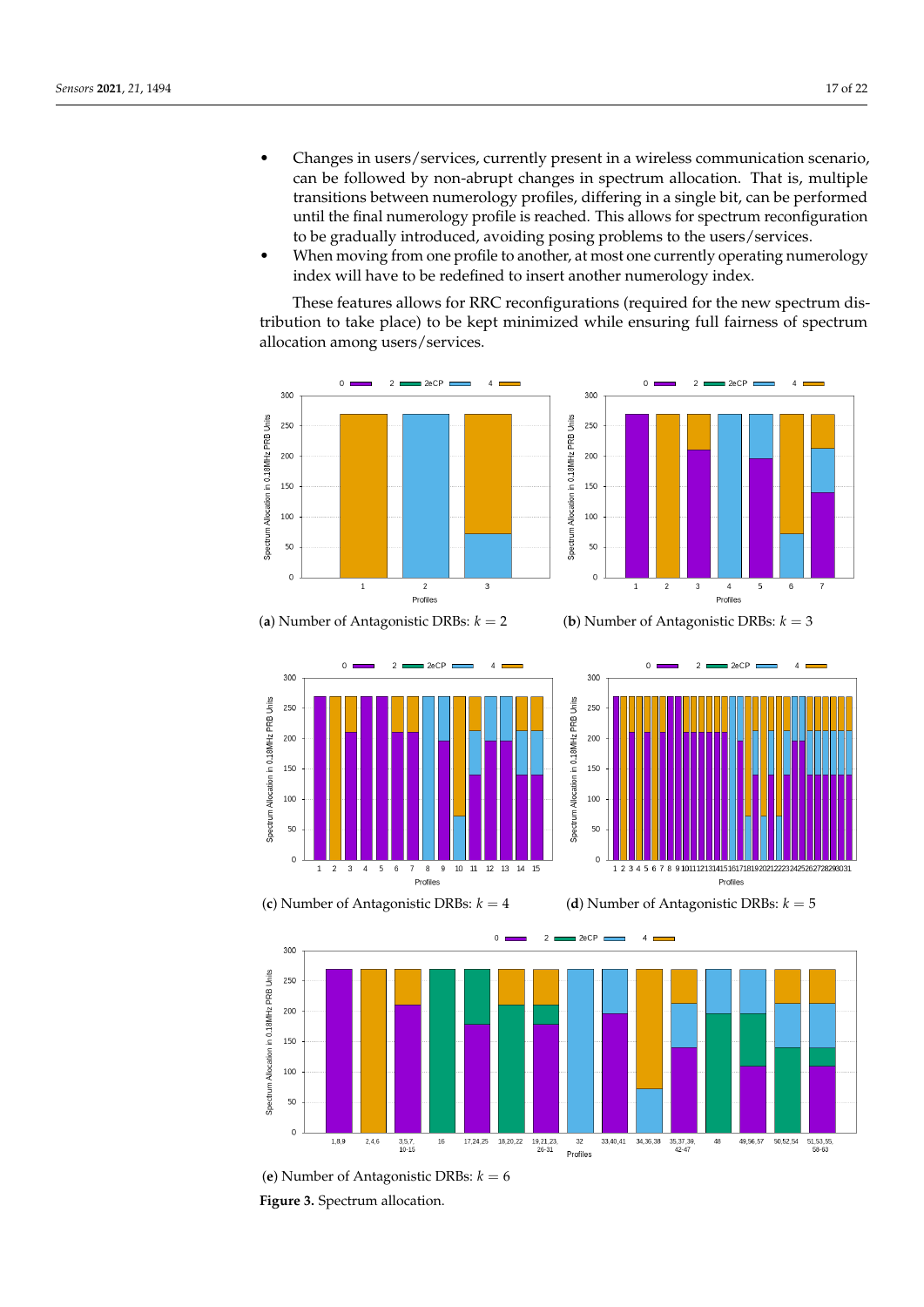## 5.3.3. Overall Spectral Efficiency

The plots in Figure [4](#page-17-0) show the spectral efficiency in the determined profiles. In general, the greater the amount of spectrum allocated to numerology index 2eCP, the lower the spectral efficiency is, as expected. Please note that these plots refer to the overall spectral efficiency, and fair spectrum allocation among the numerology indexes is guaranteed. This is ensured by the expression [\(14\)](#page-12-2) included in the mathematical optimization solving the second step of the numerology profile problem. Fairness is proportional to the relative data rate need in operating numerology indexes. This ensures equal quality of experience for the different users/services.

<span id="page-17-0"></span>

Figure 4. Overall spectral efficiency.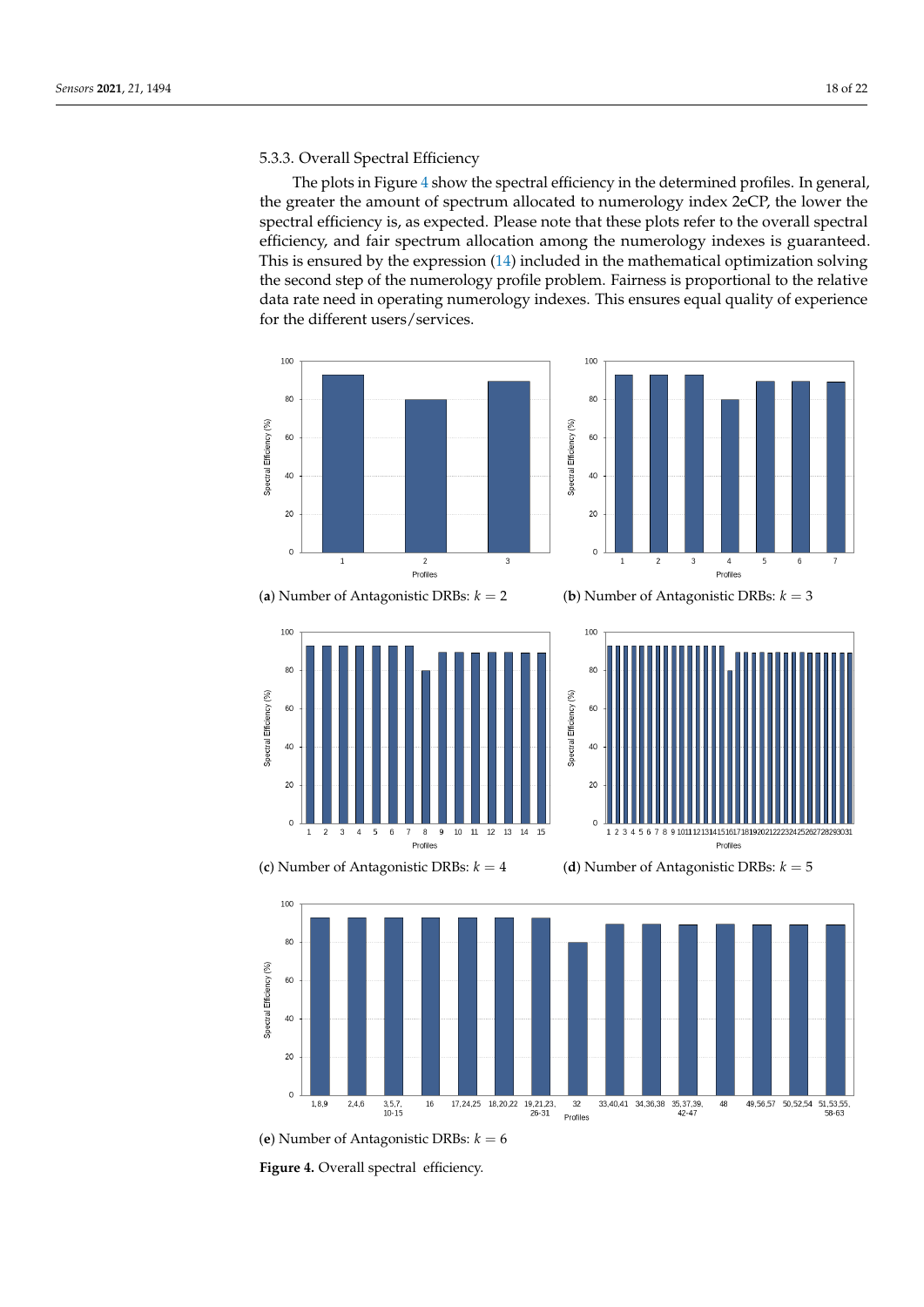# 5.3.4. Satisfaction of QoS Requirements

The plots in Figure [5](#page-18-0) show the average satisfaction of user/application requirements. The "optimized" bar is obtained by applying  $\Phi(d,g,q) = r^d(q) - r^d(q) \times e_g^d(q)$  to the numerology index that best fits DRB *d*, from the numerology indexes available in a certain profile, and averaging the values obtained for all requirements,  $q \in \{1, \ldots, Q_d\}$ . That is, according to the traffic types under consideration, shown in Table [4,](#page-7-0) *q* will be latency, average data rate (DR), GBR, and PER. The "non-optimized" bar is obtained by taking the least suited numerology index. Note that the average satisfaction goes from 0% to 100% because  $0\leq e_{g}^{d}(q)$ ,  $r^{d}(q)\leq 1$ .

<span id="page-18-0"></span>

<sup>(</sup>**e**) Number of Antagonistic DRBs: *k* = 6

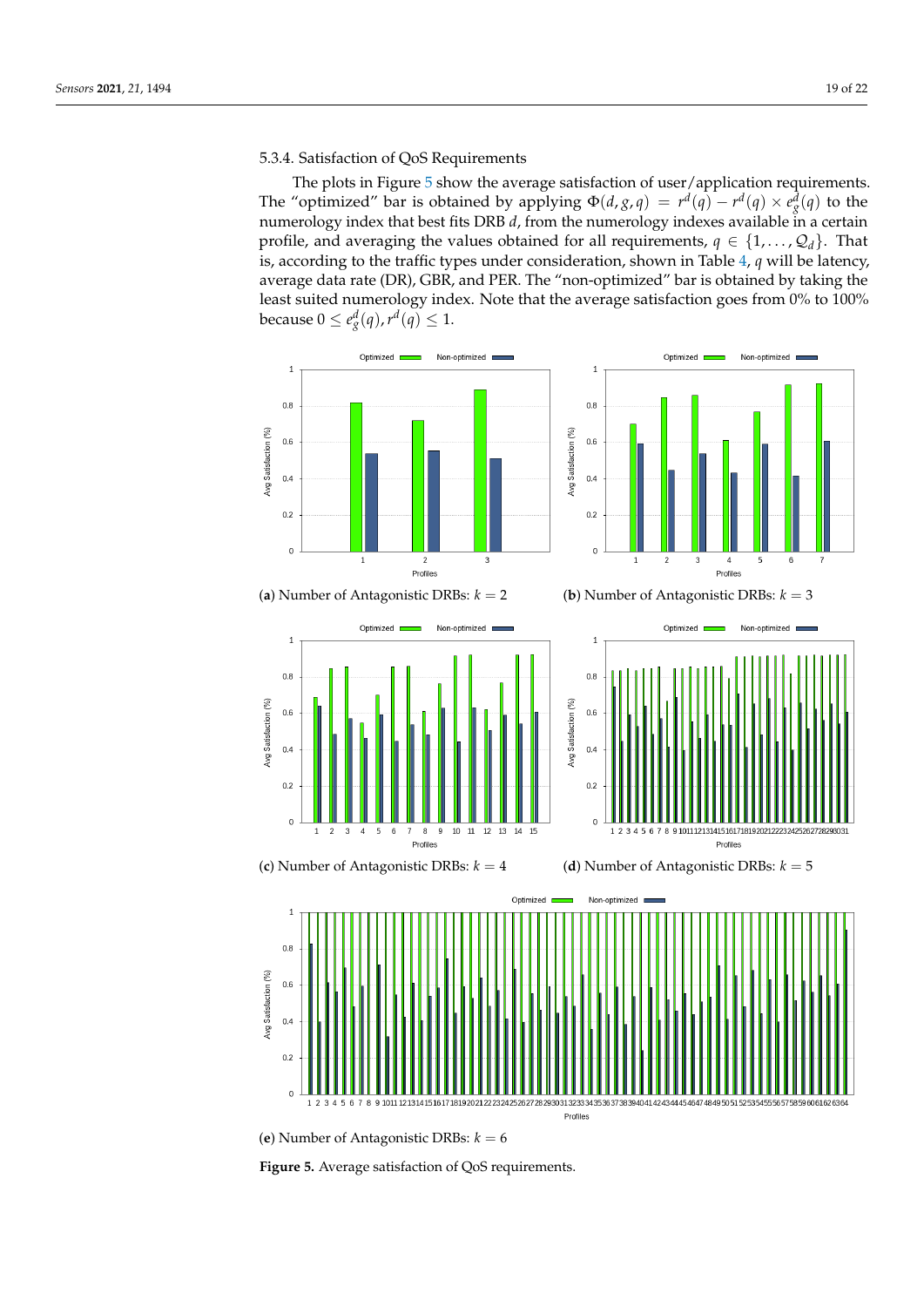Results show that the optimization approach is able to choose adequate numerology indexes. The ranges for the "optimized" and "non-optimized" satisfaction percentage values are [0.6–1] and [0.4–0.65], respectively, and the values improve as the number of antagonistic DRBs considered, *k*, increases. Depending on the profile, the satisfaction level of the "optimized" approach can be twice as much as the "non-optimized" one. Therefore, the mathematical optimization is able to find numerology indexes that better meet user/service requirements, while keeping the total number of numerology indexes in operation minimized. For  $k = 6$ , one-hundred percent satisfaction is reached because the mixed numerology includes all required numerology indexes, fitting all requirements adequately.

### *5.4. Applicability of the Model*

According to TS38.321, the RRC method is used for the configuration of a BWP set at any stage of the call, but the processing of RRC messages can reach 10 ms. On the other hand, the DCI-based adaptation allows on-the-fly activation/switching of a BWP, and the latency can be as low as 2 ms. Since RRC reconfigurations are the most demanding ones, the initially configured BWPs should fit not only current user/service needs (while being efficient regarding the use of physical resources), but also future needs, for an on-the-fly activation of BWPs. Besides BWPs, the network also informs a UE of the cell bandwidth.

The proposed framework is useful for the planning of BWPs on the network side. The use of profiles helps define adequate BWP sets, to be configured in a UE at the beginning of calls. This promotes on-the-fly activation of BWPs during the call, instead of RRC reconfigurations. The proposed framework can be applied to any wireless communication scenarios because the relative effect of each numerology index, on each QoS requirement, is set individually, and these can be adjusted according to the impairments of the scenario. Since the requirements of DRBs, typically present in the communication scenario, are not expected to change much, such planning of long-term profiles is feasible.

#### <span id="page-19-0"></span>**6. Conclusions and Future Work**

This article addresses the mathematical optimization of numerology profiles. These numerology profiles reflect the anticipation of possible competitions for spectrum among the most antagonistic DRBs. The developed mathematical model is flexible, using all degrees of freedom to reach the best multiplexing, depending on the presence (or not) of the DRBs. The results show that the numerology indexes under utilization and spectrum allocation are fully optimized, according to users/service needs, while minimizing the number of reconfigurations required for the accommodation of new DRBs, avoiding disrupting other users/services. Furthermore, depending on the granularity of the profiles, the proposed optimization model is able to reach satisfaction levels of 60–100%, whereas a non-optimized approach reaches 40–65%, while simultaneously minimizing the total number of numerology indexes in operation. The future work will focus on developing a machine learning solution for profile selection and transition. Since profile selection can be converted into a sequential decision problem, we will develop an adaptive reinforcement learning solution to this problem and study it under different use cases and deployment scenarios.

**Author Contributions:** Conceptualization, methodology, formal analysis, software, validation, and writing: N.C. and F.A.-T.; investigation: N.C., F.A.-T., and J.R.; supervision and funding acquisition: N.C. and J.R. All authors have read and agreed to the published version of the manuscript.

**Funding:** This research was funded by the European Regional Development Fund (FEDER), through the Competitiveness and Internationalization Operational Programme (COMPETE 2020), the Regional Operational Program of the Algarve (2020), and Fundação para a Ciência e Tecnologia; i-Five: Extensão do acesso de espectro dinâmico para rádio 5G, POCI-01-0145-FEDER-030500. This work is also supported by Fundação para a ciência e Tecnologia within CEOT (Center for Electronic, Optoelectronic and Telecommunications) and the UID/MULTI/00631/2020 project.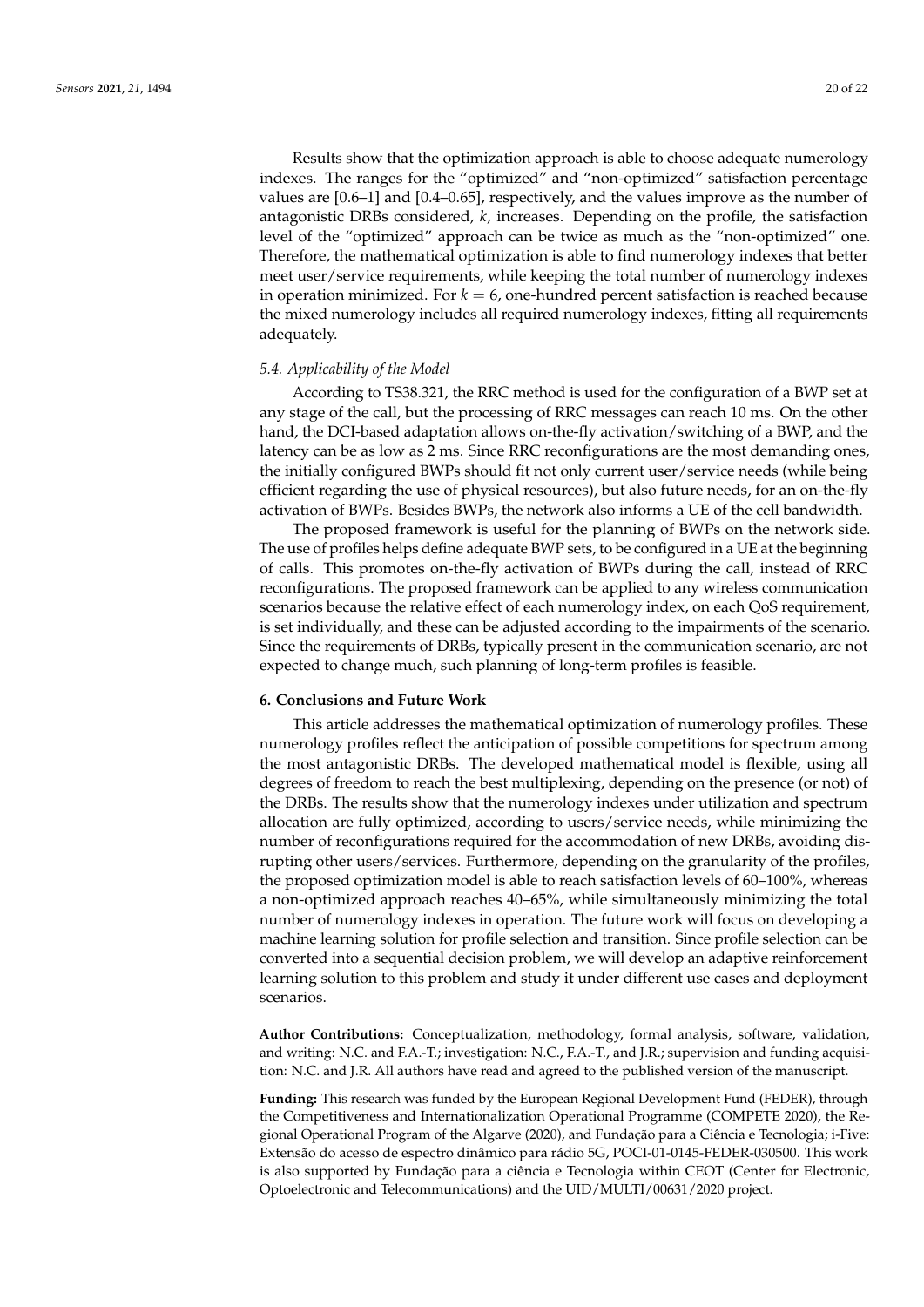**Institutional Review Board Statement:** Not applicable.

**Informed Consent Statement:** Not applicable.

**Data Availability Statement:** Data sharing not applicable.

**Conflicts of Interest:** The authors declare no conflict of interest.

### **References**

- <span id="page-20-0"></span>1. David, K.; Berndt, H. 6G Vision and Requirements: Is There Any Need for Beyond 5G? *IEEE Veh. Technol. Mag.* **2018**, *13*, 72–80. [\[CrossRef\]](http://doi.org/10.1109/MVT.2018.2848498)
- <span id="page-20-1"></span>2. Navarro-Ortiz, J.; Romero-Diaz, P.; Sendra, S.; Ameigeiras, P.; Ramos-Munoz, J.J.; Lopez-Soler, J.M. A survey on 5G usage scenarios and traffic models. *IEEE Commun. Surv. Tutor.* **2020**, *2*, 905–929. [\[CrossRef\]](http://dx.doi.org/10.1109/COMST.2020.2971781)
- <span id="page-20-2"></span>3. 3GPP. *TSG RAN; NR; Overall Description; Stage 2 (Release 15), v15.3.0, 3GPP TS 38.300*; Technical Report; ETSI: Sophia Antipolis, France, 2018. Available online: <https://www.3gpp.org/release-15> (accessed on 21 February 2021).
- <span id="page-20-3"></span>4. Jeon, J. NR Wide Bandwidth Operations. *IEEE Commun. Mag.* **2018**, *3*, 42–46. [\[CrossRef\]](http://dx.doi.org/10.1109/MCOM.2018.1700736)
- <span id="page-20-4"></span>5. 3GPP. *Specification # 38.201: NR; Physical Layer; General Description (Release 15)*; Technical Report; ETSI: Sophia Antipolis, France, 2017. Available online: <https://www.3gpp.org/release-15> (accessed on 21 February 2021).
- <span id="page-20-5"></span>6. Zaidi, A.; Baldemair, R.; Tullberg, H.; Bjorkegren, H.; Sundstrom, L.; Medbo, J.; Kilinc, C.; Da Silva, I. Waveform and Numerology to Support 5G Services and Requirements. *IEEE Commun. Mag.* **2016**, *54*, 90–98. [\[CrossRef\]](http://dx.doi.org/10.1109/MCOM.2016.1600336CM)
- <span id="page-20-6"></span>7. Marijanovic, L.; Schwarz, S.; Rupp, M. Optimal Resource Allocation with Flexible Numerology. In Proceedings of the IEEE International Conference on Communication Systems (ICCS), Chengdu, China, 19–21 December 2018, pp. 136–141. [\[CrossRef\]](http://dx.doi.org/10.1109/ICCS.2018.8689253)
- <span id="page-20-7"></span>8. Parkvall, S.; Dahlman, E.; Furuskar, A.; Frenne, M. NR: The New 5G Radio Access Technology. *IEEE Commun. Stand. Mag.* **2017**, *1*, 24–30. [\[CrossRef\]](http://dx.doi.org/10.1109/MCOMSTD.2017.1700042)
- <span id="page-20-8"></span>9. Zhang, L.; Ijaz, A.; Xiao, P.; Quddus, A.; Tafazolli, R. Subband Filtered Multi-Carrier Systems for Multi-Service Wireless Communications. *IEEE Trans. Wirel. Commun.* **2017**, *16*, 1893–1907. [\[CrossRef\]](http://dx.doi.org/10.1109/TWC.2017.2656904)
- <span id="page-20-9"></span>10. Kihero, A.; Solaija, M.J.; Yazar, A.; Arslan, H. Inter-Numerology Interference Analysis for 5G and Beyond. In Proceedings of the 2018 IEEE Globecom Workshops (GC Wkshps), Abu Dhabi, United Arab Emirates, 9–13 December 2018. [\[CrossRef\]](http://dx.doi.org/10.1109/GLOCOMW.2018.8644394)
- <span id="page-20-10"></span>11. Bag, T.; Garg, S.; Shaik, Z.; Mitschele-Thiel, A. Multi-Numerology Based Resource Allocation for Reducing Average Scheduling Latencies for 5G NR Wireless Networks. In Proceedings of the 2019 European Conference on Networks and Communications (EUCNC), Abu Dhabi, United Arab Emirates, 9–13 December 2019; pp. 597–602.
- <span id="page-20-11"></span>12. Yazar, A.; Arslan, H. A Flexibility Metric and Optimization Methods for Mixed Numerologies in 5G and Beyond. *IEEE Access* **2018**, *6*, 3755–3764. [\[CrossRef\]](http://dx.doi.org/10.1109/ACCESS.2018.2795752)
- <span id="page-20-12"></span>13. You, L.; Liao, Q.; Pappas, N.; Yuan, D. Resource Optimization With Flexible Numerology and Frame Structure for Heterogeneous Services. *IEEE Commun. Lett.* **2018**, *22*, 2579–2582. [\[CrossRef\]](http://dx.doi.org/10.1109/LCOMM.2018.2865314)
- <span id="page-20-13"></span>14. Marijanovic, L.; Schwarz, S.; Rupp, M. A Novel Optimization Method for Resource Allocation based on Mixed Numerology. In Proceedings of the ICC 2019–2019 IEEE International Conference on Communications (ICC), Shanghai, China, 20–24 May 2019.
- <span id="page-20-14"></span>15. Nguyen, T.T.; Ha, V.N.; Le, L.B. Wireless Scheduling for Heterogeneous Services With Mixed Numerology in 5G Wireless Networks. *IEEE Commun. Lett.* **2020**, *24*, 410–413. [\[CrossRef\]](http://dx.doi.org/10.1109/LCOMM.2019.2951375)
- <span id="page-20-15"></span>16. Tang, J.; Shojaeifard, A.; So, D.K.C.; Wong, K.K.; Zhao, N. Energy Efficiency Optimization for CoMP-SWIPT Heterogeneous Networks. *IEEE Trans. Commun.* **2018**, *66*, 6368–6383. [\[CrossRef\]](http://dx.doi.org/10.1109/TCOMM.2018.2866852)
- <span id="page-20-16"></span>17. Anand, A.; De Veciana, G.; Shakkottai, S. Joint scheduling of URLLC and eMBB traffic in 5G wireless networks. *IEEE/ACM Trans. Netw.* **2020**, *28*, 477–490. [\[CrossRef\]](http://dx.doi.org/10.1109/TNET.2020.2968373)
- <span id="page-20-17"></span>18. Xu, L.; Yu, X.; Gulliver, T. Intelligent Outage Probability Prediction for Mobile IoT Networks Based on an IGWO-Elman Neural Network. *IEEE Trans. Veh. Technol.* **2021**. [\[CrossRef\]](http://dx.doi.org/10.1109/TVT.2021.3051966)
- <span id="page-20-18"></span>19. Zhang, J.; Xu, X.; Zhang, K.; Zhang, B.; Tao, X.; Zhang, P. Machine Learning Based Flexible Transmission Time Interval Scheduling for eMBB and uRLLC Coexistence Scenario. *IEEE Access* **2019**, *7*, 65811–65820. [\[CrossRef\]](http://dx.doi.org/10.1109/ACCESS.2019.2917751)
- <span id="page-20-19"></span>20. Correia, N.; Al-Tam, F.; Rodriguez, J. Adaptive Spectrum Allocation for 5G Wireless Communication Scenarios. In Proceedings of the 2020 IEEE 25th International Workshop on Computer Aided Modeling and Design of Communication Links and Networks (CAMAD)), Pisa, Italy, 14–16 September 2020.
- <span id="page-20-20"></span>21. Zhang, X.; Zhang, L.; Xiao, P.; Ma, D.; Wei, J.; Xin, Y. Mixed Numerologies Interference Analysis and Inter-Numerology Interference Cancellation for Windowed OFDM Systems. *IEEE Trans. Veh. Technol.* **2018**, *67*, 7047–7061. [\[CrossRef\]](http://dx.doi.org/10.1109/TVT.2018.2826047)
- <span id="page-20-21"></span>22. Huang, Y.; Li, S.; Li, C.; Hou, Y.T.; Lou, W. A Deep-Reinforcement-Learning-Based Approach to Dynamic eMBB/URLLC Multiplexing in 5G NR. *IEEE Internet Things J.* **2020**, *7*, 6439–6456. [\[CrossRef\]](http://dx.doi.org/10.1109/JIOT.2020.2978692)
- <span id="page-20-22"></span>23. 3GPP. *TS 38.101-1-g10:User Equipment (UE) Radio Transmission and Reception; Part 1: Range 1 Standalone (Release 15)*; Technical Report; ETSI: Sophia Antipolis, France, 2018. Available online: <https://www.3gpp.org/release-15> (accessed on 21 February 2021).
- <span id="page-20-23"></span>24. ITU. *IMT Vision—Framework and Overall Objectives of the Future Development of IMT for 2020 and Beyond (Recommendation ITU-R M.2083-0)*; Technical Report; ITU-R: Geneva, Switzerland, 2015. Available online: [https://www.itu.int/rec/R-REC-M.2083-0-201](https://www.itu.int/rec/R-REC-M.2083-0-201509-I) [509-I](https://www.itu.int/rec/R-REC-M.2083-0-201509-I) (accessed on 21 February 2021).
- <span id="page-20-24"></span>25. Yu, H.; Leeand, H.; Jeon, H. What is 5G? Emerging 5G Mobile Services and Network Requirements. *Sustainability* **2017**, *10*, 1848.